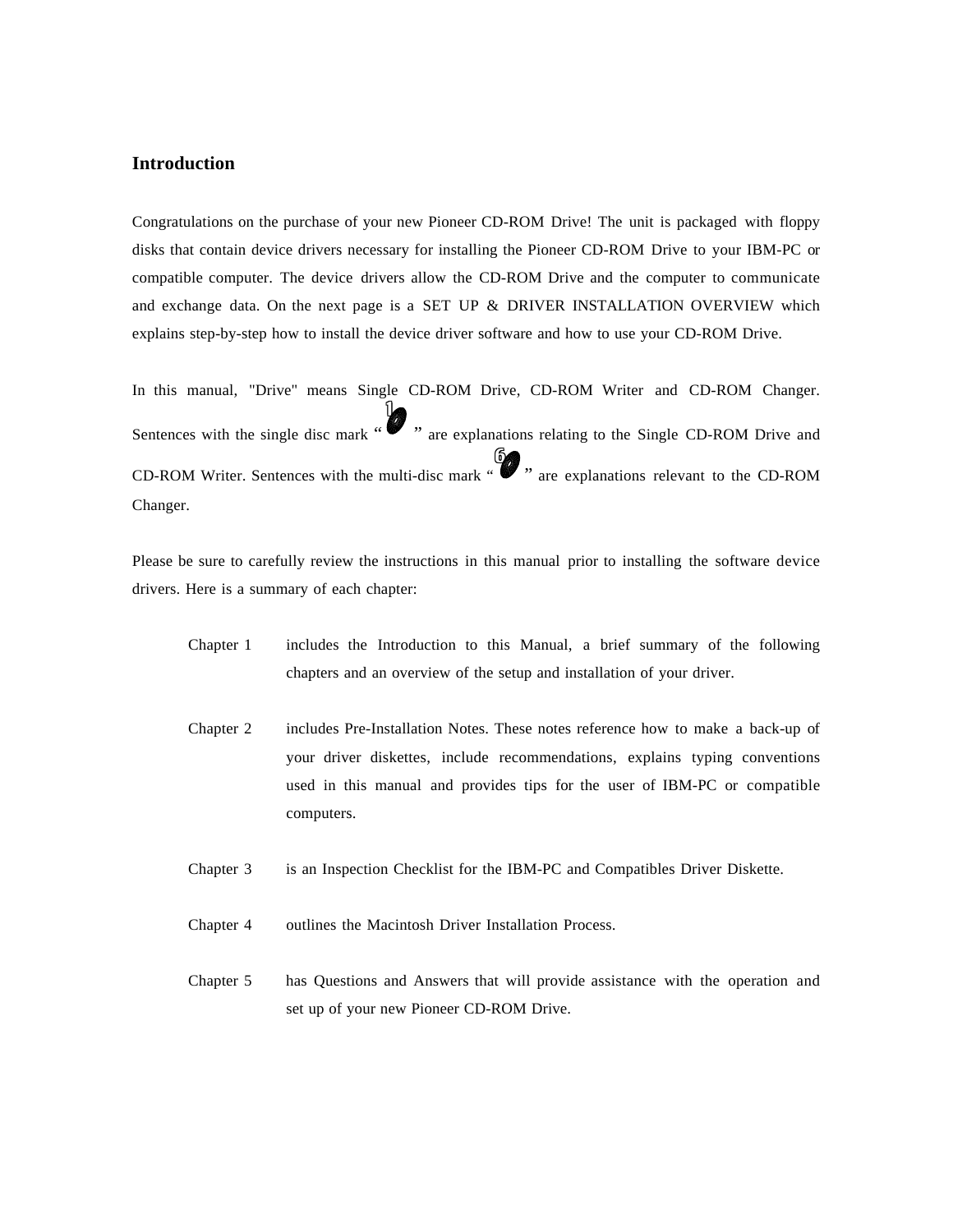## **Set-Up & Driver Installation Overview**

1) Install a SCSI host adapter (interface card) in the IBM PC or compatible computer. For proper installation of the host adapter, please refer to the interface card manual.

2) With the computer power turned OFF, connect the Pioneer Drive to the computer SCSI interface card using the proper SCSI cable.

3) Set the SCSI ID number on the CD-ROM Drive. When it is the only device attached to an IBM or compatible computer, the factory-set SCSI ID at 0 should work fine. Otherwise, set the SCSI ID to a number that is not used by any other device on the SCSI bus.

4) Power-ON the Pioneer CD-ROM Drive.

5) Power-ON the computer. Verify you computer is free of any virus and back-up the driver diskettes included with the Pioneer CD-ROM Drive.

6) Launch the Installer program included on the driver diskette. This program allows you to do a full or custom installation of the software drivers. See Chapters 3 & 4 for details.

7) Reboot your computer. Follow the "Operations Check" for IBM-PC and compatibles or for Macintosh. You are ready to use your Pioneer CD-ROM Drive. If you encounter any difficulties, refer to *Troubleshooting Appendices* at the back of this manual.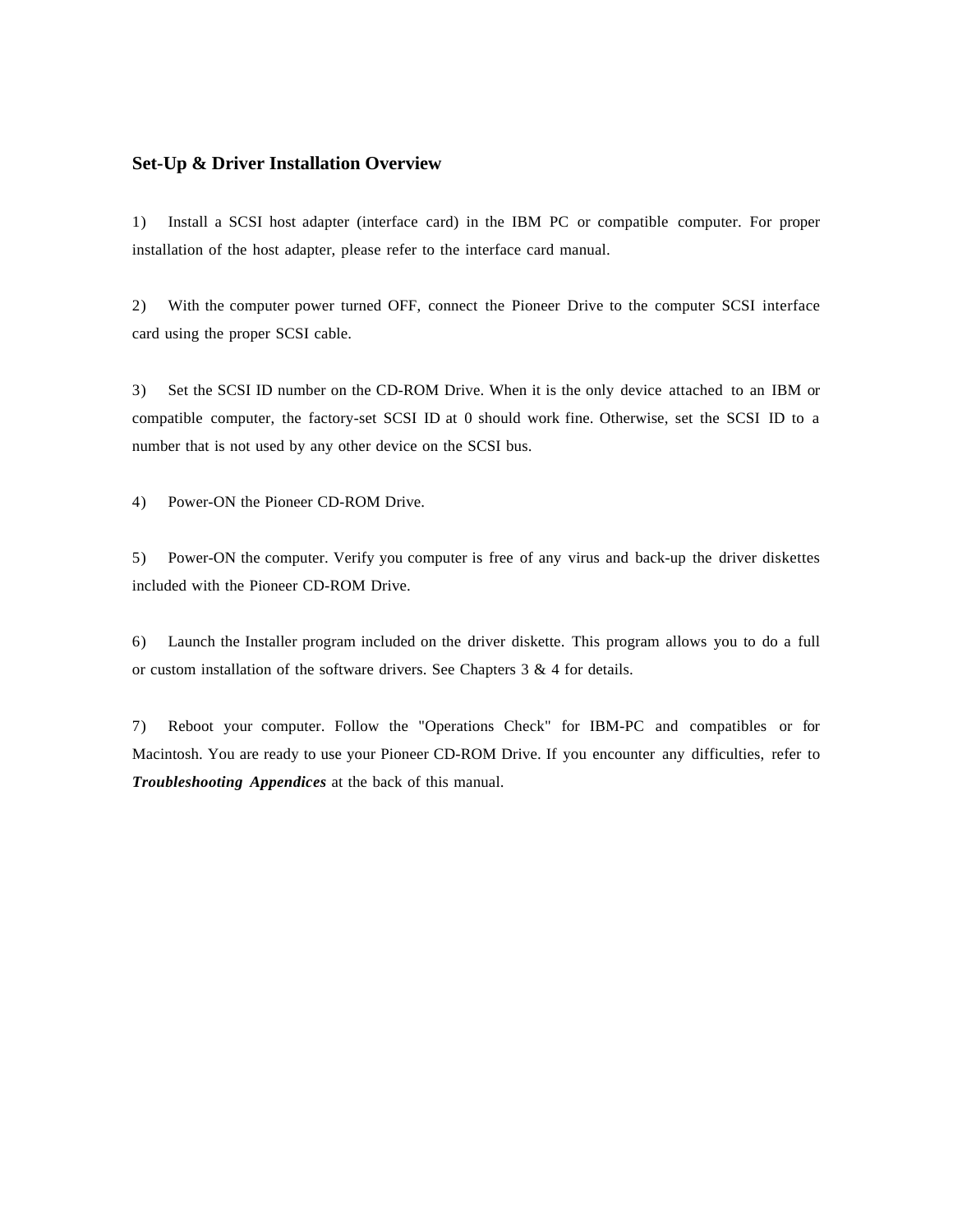## **Pre-Installation Notes**

## **Back Up Diskettes**

The license agreement that is enclosed with your Pioneer product allows you to make a backup copy of the driver diskettes, in case your originals become lost, damaged or corrupted. We strongly recommend that you take this precautionary step before you proceed with the installation of your software device drivers. Please be sure to verify your computer is free of any virus before making your backup copy.

Your DOS operating system comes with a utility such as a [DISKCOPY] and/or [COPY] command which you can use to make a duplicate disk. Follow the instructions in your DOS manual. Once the files have been backed up, it is a good idea to date and label the disk.

# 6 **IBM-PC & Compatibles Users, Check SCSI Host Adapter**

Make sure the SCSI host adapter (interface card) you are using supports multiple Logical Unit Numbers, ("LUNs"). A LUN is an address assignment which allocates a separate drive letter to each of the 6 CD-ROM discs.

Example:

| <b>Floppy Drives</b> | $\equiv$ Drive Letters A and B         |
|----------------------|----------------------------------------|
| Hard Drive           | $\equiv$ Drive Letter C                |
| <b>CD-ROM</b> Discs  | $\equiv$ Drive Letters D,E,F,G,H and I |

Most SCSI host adapters do support multiple LUNs, but we recommend you check the card's documentation or call the manufacturer to verify that your interface card will meet this requirement.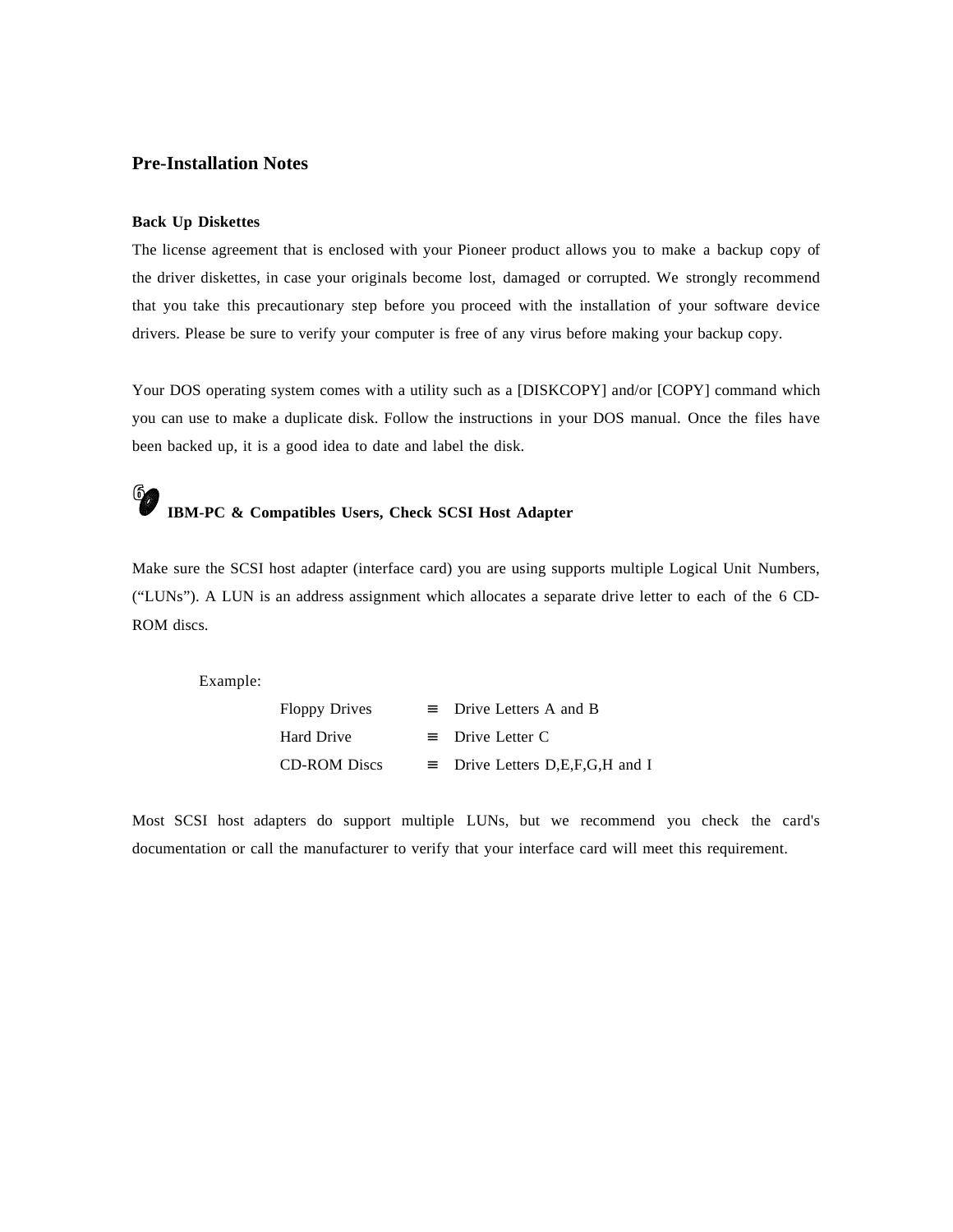# **Conventions used in this manual**

This Installation Guide uses the following conventions to help you interpret and follow the information provided as you install and use the device driver software:

| Characteristic and/or Key | Comment / Definition                                                                                                                                                                                                             |
|---------------------------|----------------------------------------------------------------------------------------------------------------------------------------------------------------------------------------------------------------------------------|
| <b>Bold Type</b>          | represents a command which you must type. To carry out a command,<br>type the bold-faced word(s) then press [ENTER].<br>Example: If you are instructed to type $A$ :, type $A$ , type : (colon), then<br>press the [ENTER] key.  |
| [ ] Square                | Square brackets are used to surround the key name or key sequence<br>which you must press to execute a given command. (DO NOT type the<br>square brackets.)                                                                      |
| [Function Keys]           | appear as bold faced text in square brackets.<br>Example: Pressing the [F1] key will bring up the On-Line Help.                                                                                                                  |
| Italics                   | Italics are used to emphasize a point.                                                                                                                                                                                           |
| <b>Bold Italics</b>       | are used when referencing another section in this book                                                                                                                                                                           |
| <b>BOLD SMALL CAPS</b>    | indicate Menu Titles.                                                                                                                                                                                                            |
| <b>ALL CAPS</b>           | indicate a menu selection.<br>Example: Select INSTALL from the QUICK INSTALL MENU.                                                                                                                                               |
| [ENTER]                   | indicates the ENTER key is to be pressed to confirm a menu selection.<br>Some instructions in this manual simply state [ENTER] without<br>instructing you to press the key. In those instances, the word Press is<br>understood. |
| $\sqrt{}$                 | The check mark is used to indicate a helpful hint or to note additional<br>and pertinent information.                                                                                                                            |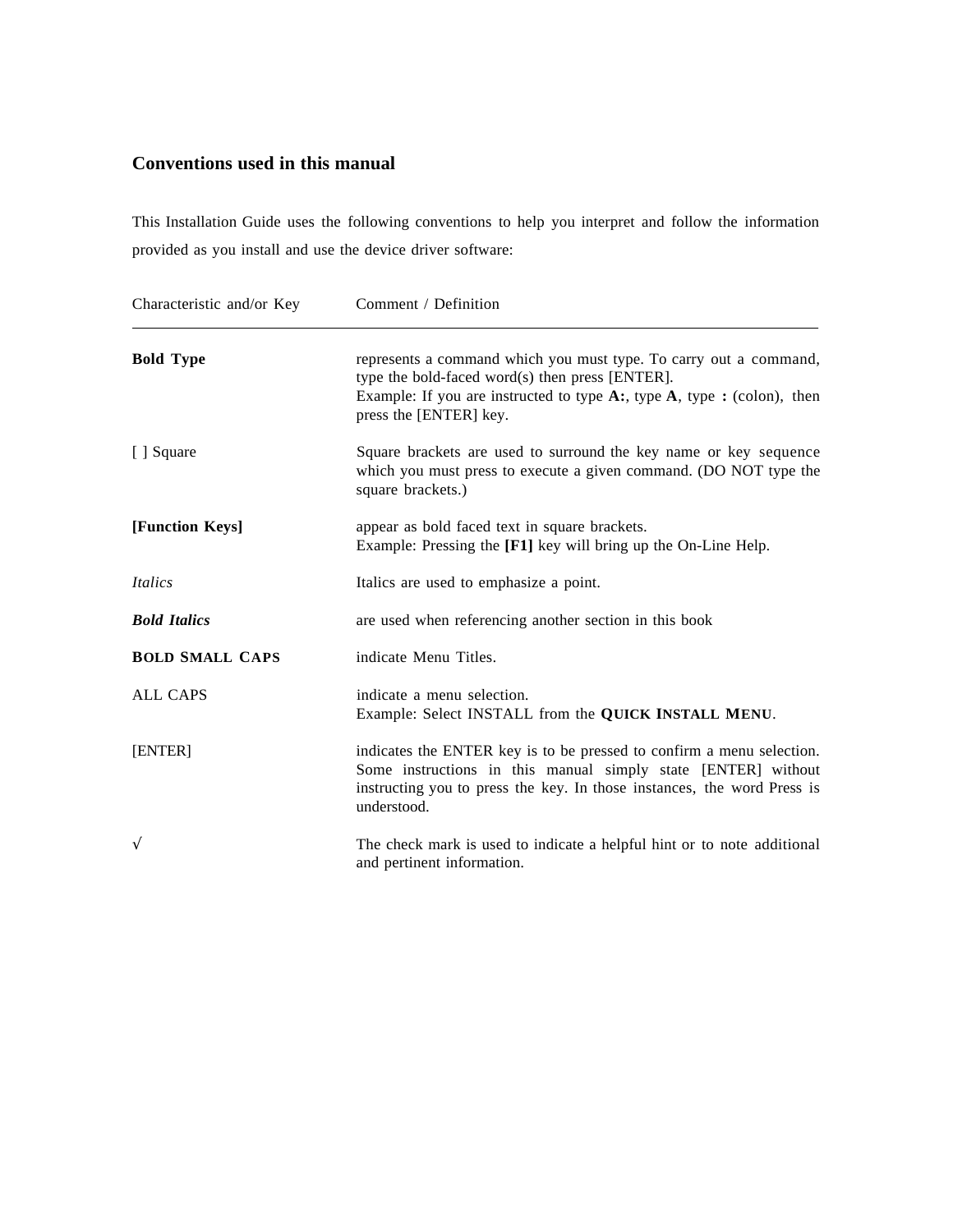## **DOS / WINDOWS 3.1 Device Driver Installation**

#### **Inspection Checklist/PC**

Pioneer CD-ROM Drives for DOS & WINDOWS 3.1 (not for WINDOWS 95 and WINDOWS NT) are packaged with a floppy disk containing software device drivers for IBM-PC and compatible computers. The disk contains a Setup Program; a file to load and remove the MPC control utility; DRDUTL, a program that changes the device driver working mode; and DISC, a program that exchanges drive letters. Also included on the disk is  $XDISC(*6)$ , a program for use with Pioneer six disc changers that allows assignment of one drive letter to each daisy-chained Pioneer CD-ROM Changer. You do not need XDISC to use the Pioneer Single CD-ROM Drive/Writer or to daisy chain several Single CD-ROM units. Before you proceed with the installation, verify that you have the necessary files on the diskette.

Please be sure to read and then follow these steps in order:

- Exit your current computer application and go to the DOS prompt.
- Insert the diskette into the "A" or "B" drive.
- Type **DIR A:\** or **DIR B:\** where A or B is the letter of the drive into which the diskette has been placed. Press **[ENTER]**. The following files should be listed in the directory on the screen:

SETUP.EXE PC-AT (Directory)

NOTE: On the PC98 system, the files SETUP98.EXE, MANUAL\_J.TXT and PC-98 (Directory) will be displayed.

• At the C:\ prompt, type **DIR A:\PC-AT** (or if you are using the B: drive, type **DIR B:\PC-AT**) and **[ENTER]**. The following file names should be listed on the screen:

| DRD60PS.SYS      |
|------------------|
| MPC.COM          |
| DISC.EXE         |
| <b>XDISC.EXE</b> |
|                  |

If your disk does not contain all of the files listed above, please contact your Authorized Pioneer Dealer or call the Pioneer Bulletin Board System using your computer, modem and computer software to obtain current drivers. (See Appendix D, Pioneer Technical Resource Numbers.) After you've verified the contents of the disk, proceed to the next page, *Installation instructions.*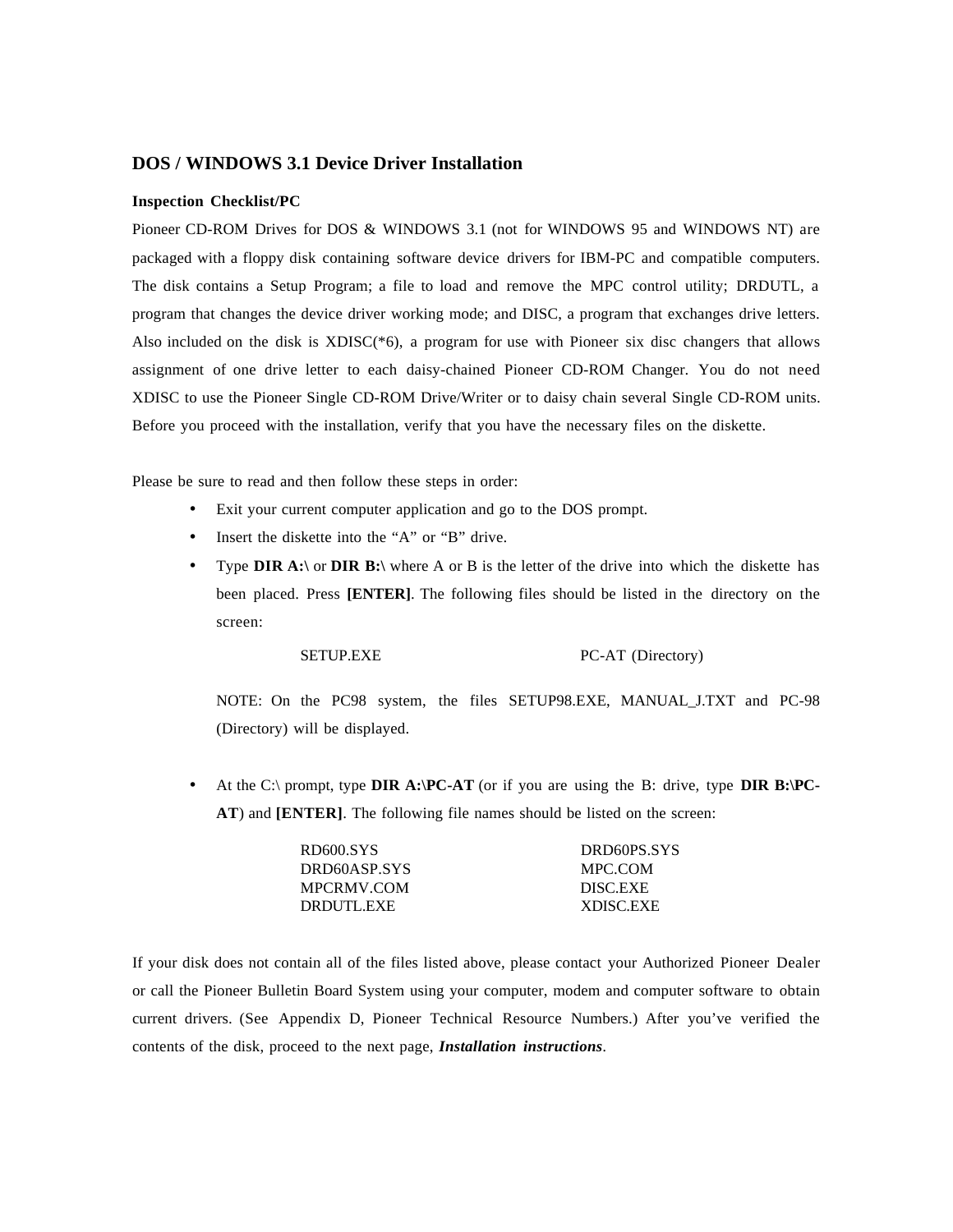## **Installation**

Installing software drivers so you can use your Pioneer CD-ROM Drive with your computer is easy! This flow chart details the installation process. NOTE: Launch the Setup Program from DOS, not WINDOWS. If you launch the Setup Program from WINDOWS, the installation may not finish correctly.

## **DOS**

 $\bigcup \limits$ 

Insert the IBM-PC & Compatible Driver Diskette into the floppy drive on your computer.

╨

At the DOS Prompt, type  $\mathbf{A}$ :  $(\mathbf{B})$ : to change to the drive you are installing the software from.

#### Press [ENTER].

#### ⇓

At the A:\ or B:\ DOS Prompt, type **SETUP** and [ENTER]. This will begin the Setup Program. Note: The screen may go blank for a few seconds while the program loads.

(See the following pages for details about using the Setup Program.)

## ╨

Once the program has finished loading, the message Installation is completed will appear.

#### ⇓

Reboot your computer.

## ⇓

You are ready to use your Drive. (See page 3-8, Using your Pioneer CD-ROM Drive.)

When the Setup Program is launched, the screen will display the Program Start and Default Setting screen (see figure below).

\*\*\*\*\*\*\* \*\*\*\*\*\*\* PIONEER CD-ROM DEVICE DRIVER SETUP PROGRAM Ver.2.23A \*\*\*\*\*\*\* \*\*\*\*\*\*\* Copyright 1995 PIONEER ELECTRONIC CORPORATION 

This program starts an installation in the following conditions.

| [1] Boot Drive         | $\mathbf{C}$ : |                         |
|------------------------|----------------|-------------------------|
| [2] Install Directory  |                | $C:\$ PIONEER           |
| [3] Device Driver (**) |                | : for ASPI manager type |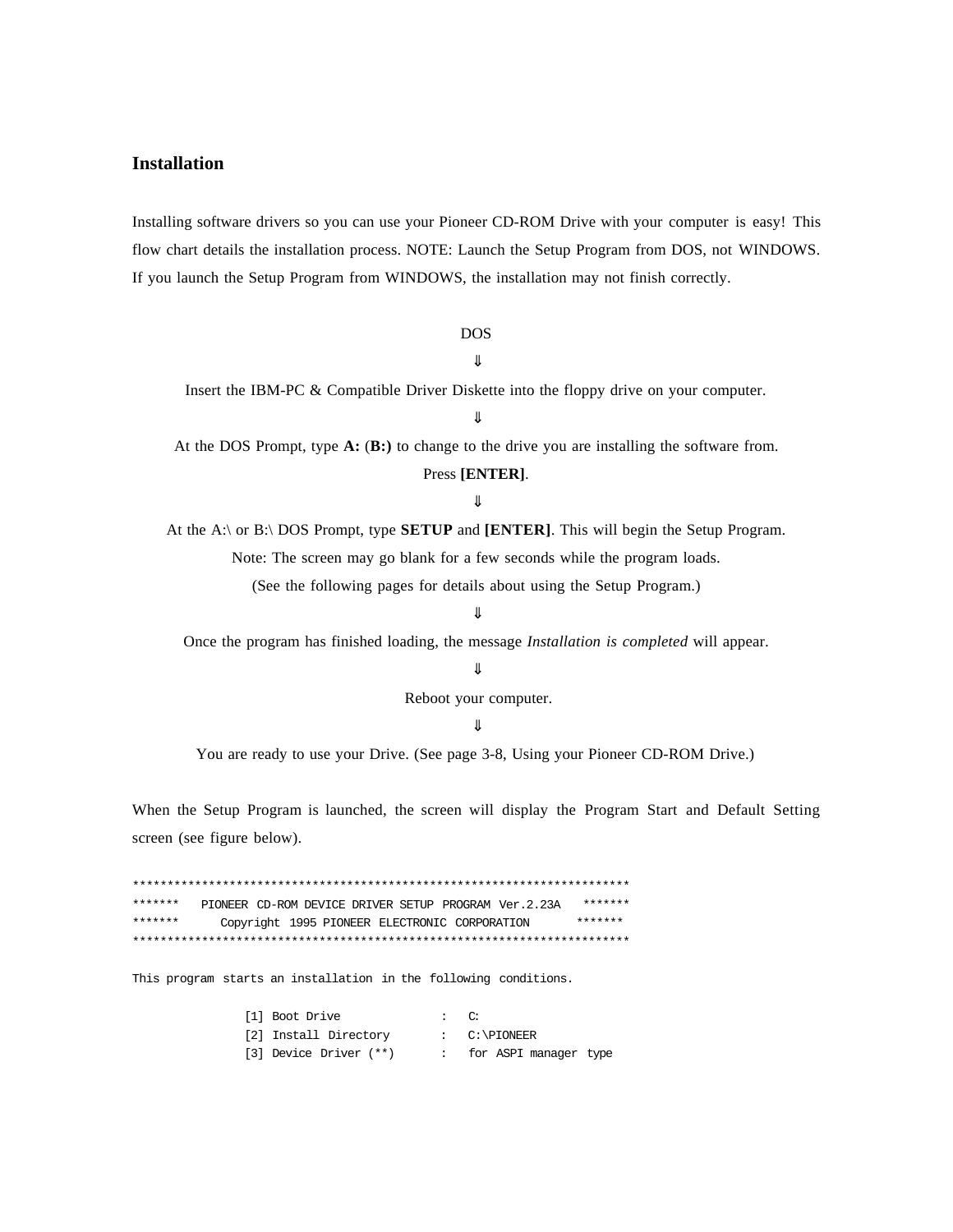| Do you start an installation on this condition?  $| (Y/N): [Y].$  If you have any change, select N. |

 $\overline{\phantom{a}}$ 

 $\overline{\phantom{a}}$ 

< Start Up >

(\*\*) <Selectable device drivers list>

\* for ASPI manager type (DRD60ASP.SYS)

\* for Future Domain interface type (DRD600.SYS)

\* for IBM SCSI adapter/A type (DRD60PS.SYS)

<Quit: ESC key, HELP: F1 key>

Figure 1(?) - DOS/WINDOWS - Install Default Settings

These default settings are suitable for most computer configurations. To accept the INSTALL parameters press [ENTER] from the START UP menu.

If you need to change the settings, type N and [ENTER]. The screen will change to the SETUP menu.

\*\*\*\*\*\*\*\*\*\*\* \*\*\*\*\*\*\* \*\*\*\*\*\*\* PIONEER CD-ROM DEVICE DRIVER SETUP PROGRAM Ver.2.23A Copyright 1995 PIONEER ELECTRONIC CORPORATION  $******$ \*\*\*\*\*\*\* 

This program starts an installation in the following conditions.

| [1] Boot Drive         | $\therefore$ $\circ$ |                         |
|------------------------|----------------------|-------------------------|
| [2] Install Directory  |                      | $C:\$ PIONEER           |
| [3] Device Driver (**) |                      | : for ASPI manager type |

< Main Menu >

Select a change item.  $(1-3)$ : [1]

(\*\*) <Selectable device drivers list>

- \* for ASPI manager type (DRD60ASP.SYS)
- \* for Future Domain interface type (DRD600.SYS)
- \* for IBM SCSI adapter/A type (DRD60PS.SYS)

<Quit: ESC key, HELP: F1 key>

Figure 2(?) - DOS/WINDOWS - Select Change Item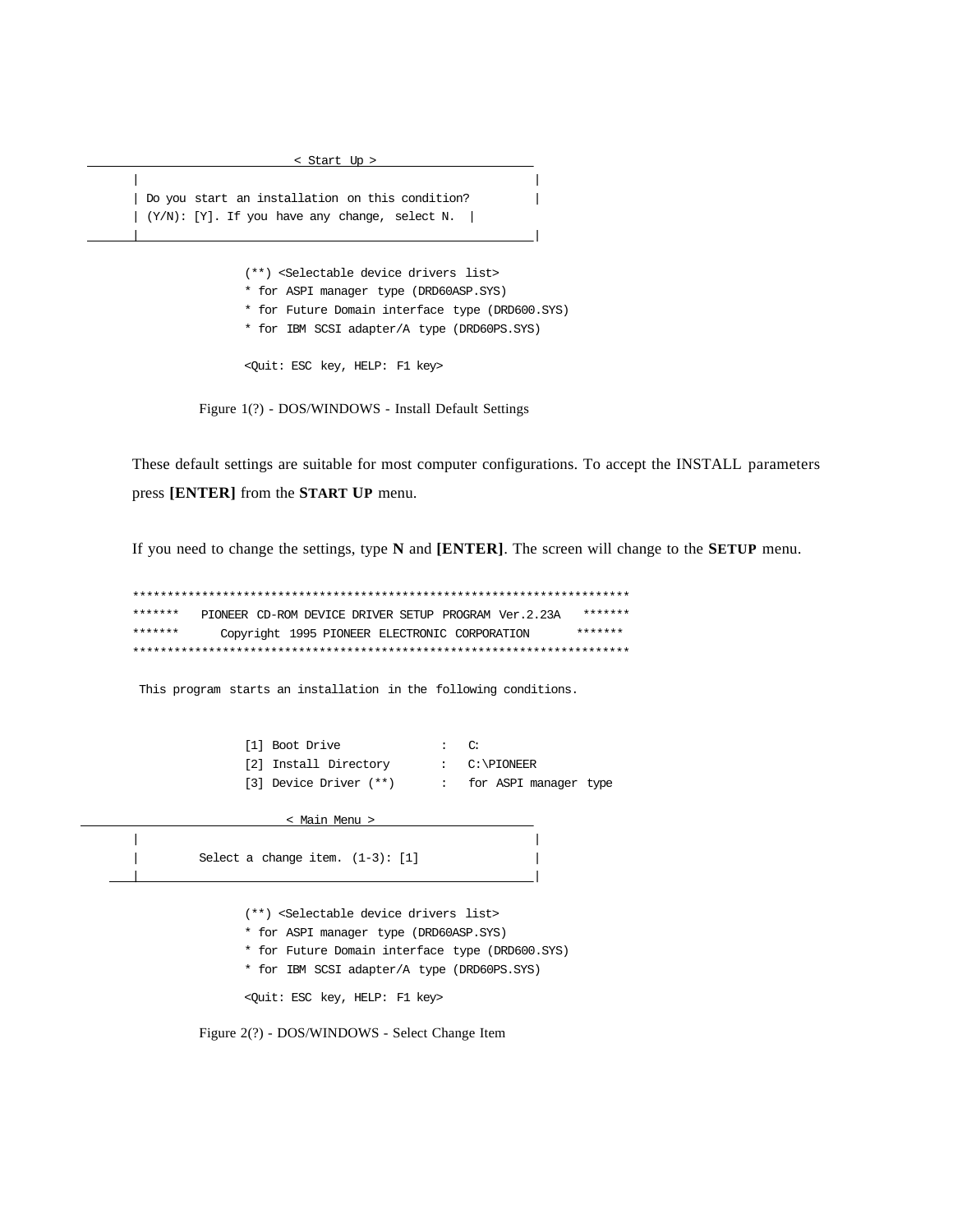#### **Change Boot Drive**

If you wish to change the drive from which MS-DOS will boot, type **1** to select CHANGE BOOT DRIVE. The default boot drive  $(c:\)$  will be displayed (see figure below).

To change the default drive form C to another drive, type in the letter which corresponds to the drive you wish to change to and press **[ENTER]**.

| < [1] Change Boot Drive > |  |
|---------------------------|--|
|                           |  |
| Boot Drive : [C]          |  |
|                           |  |
|                           |  |

Figure 3(?) - DOS/WINDOWS - Change Boot Drive

### **Change Install Directory**

The Install Directory is the directory path the driver files will be copied to. The default directory path is C:\PIONEER. To change the directory path, type **2** to select CHANGE INSTALL DIRECTORY**.** This will display the current Install Directory path and ask for the new directory path (see figure below). Type in the name of the new directory path and press **[Enter]**. The directory path is now changed and you will be returned to the **SETUP MENU**.)

 < [2] Change Install Directory > | | | Install Directory: |  $current \rightarrow C:\PiONEER$  $change \rightarrow$ | | | |

Figure 4(?) - DOS/WINDOWS - Change Install Directory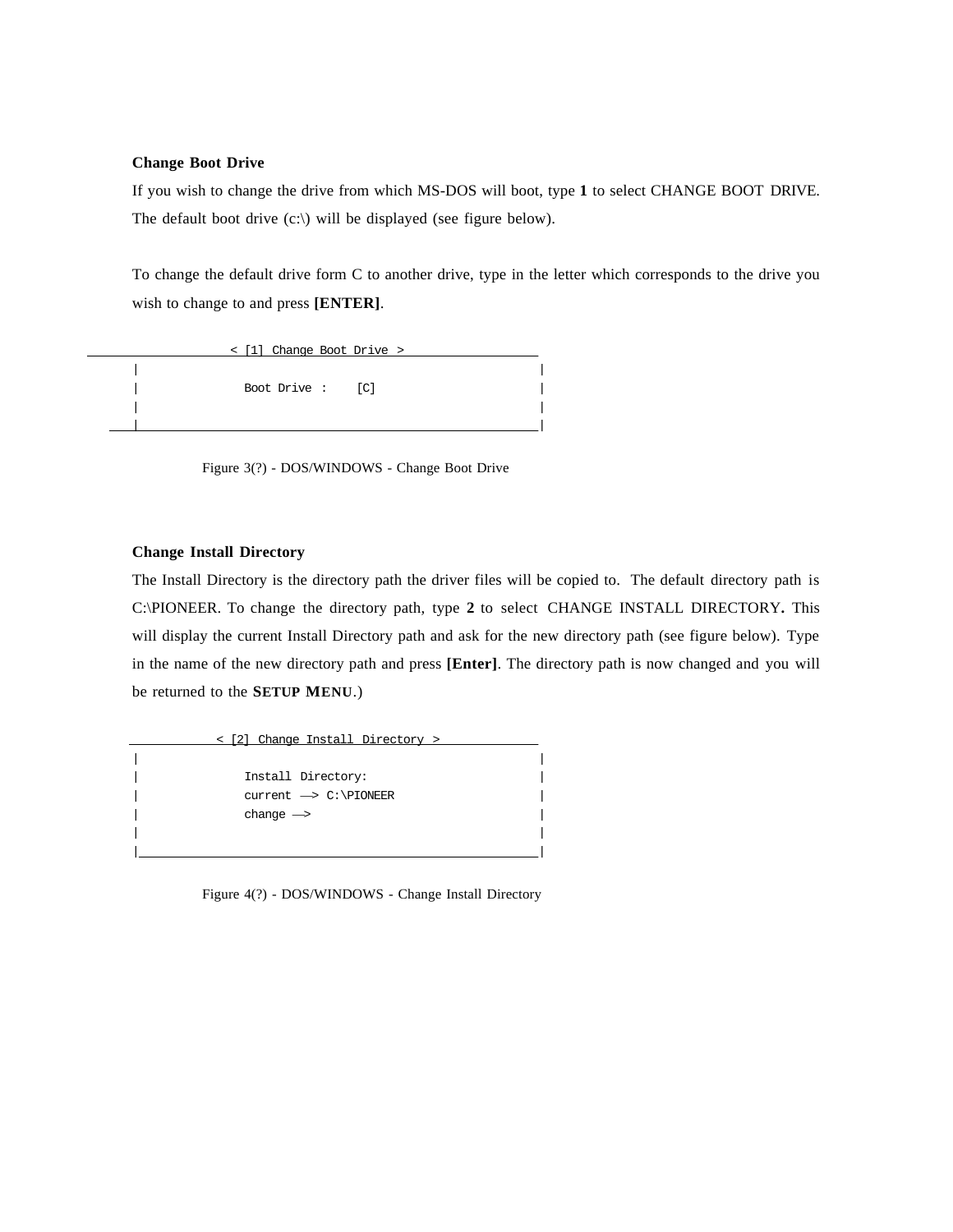#### **Change Device Driver**

ASPI Manager Type is the default device driver setting. (This is the driver for the adapter that is connected to the CD-ROM drive.) Using the numerical keys or arrow keys to change the driver, type in or scroll to the number of the replacement driver and press **[ENTER]**.

 < [3] Change Device Driver > | | Select a device driver.  $(1-3)$ :  $[1]$ 1. for ASPI manager type (most popular) 2. for Future Domain interface type 3. for IBM SCSI adapter/A type | |

Figure 5(?) - DOS/WINDOWS - Change Device Driver

The parameters are now changed and you are returned to the **SETUP MENU**. To continue with the installation, press **[ENTER]**.

NOTE: At anytime during the Setup Program you may abort the installation by pressing the **[ESC]** key repeatedly until the **QUIT** menu appears. For On-Line Help, press the **[f1]** at anytime. The **HELP** screen may be scrolled by using the arrow keys. To quilt **HELP**, press **[ESC]** or the **[f1]** keys

After the driver files have been copied, the Setup Program will ask you if you would like to have the files CONFIG.SYS and AUTOEXEC.BAT rewritten (see Figure 6(?)). If you trust the changes made by Set Up Program, type **Y** and press **[ENTER]**. The original versions of CONFIG.SYS and AUTOEXEC.BAT are saved as backup files and will now have the extension .DRM. If you do not wish the Setup. If you do not wish the Setup Program to make the changes to these files for you, type **N** and **[ENTER]**. Your CONFIG.SYS and AUTOEXEC.BAT files will remain unchanged.



Figure 6(?) - DOS/WINDOWS - Rewrite Files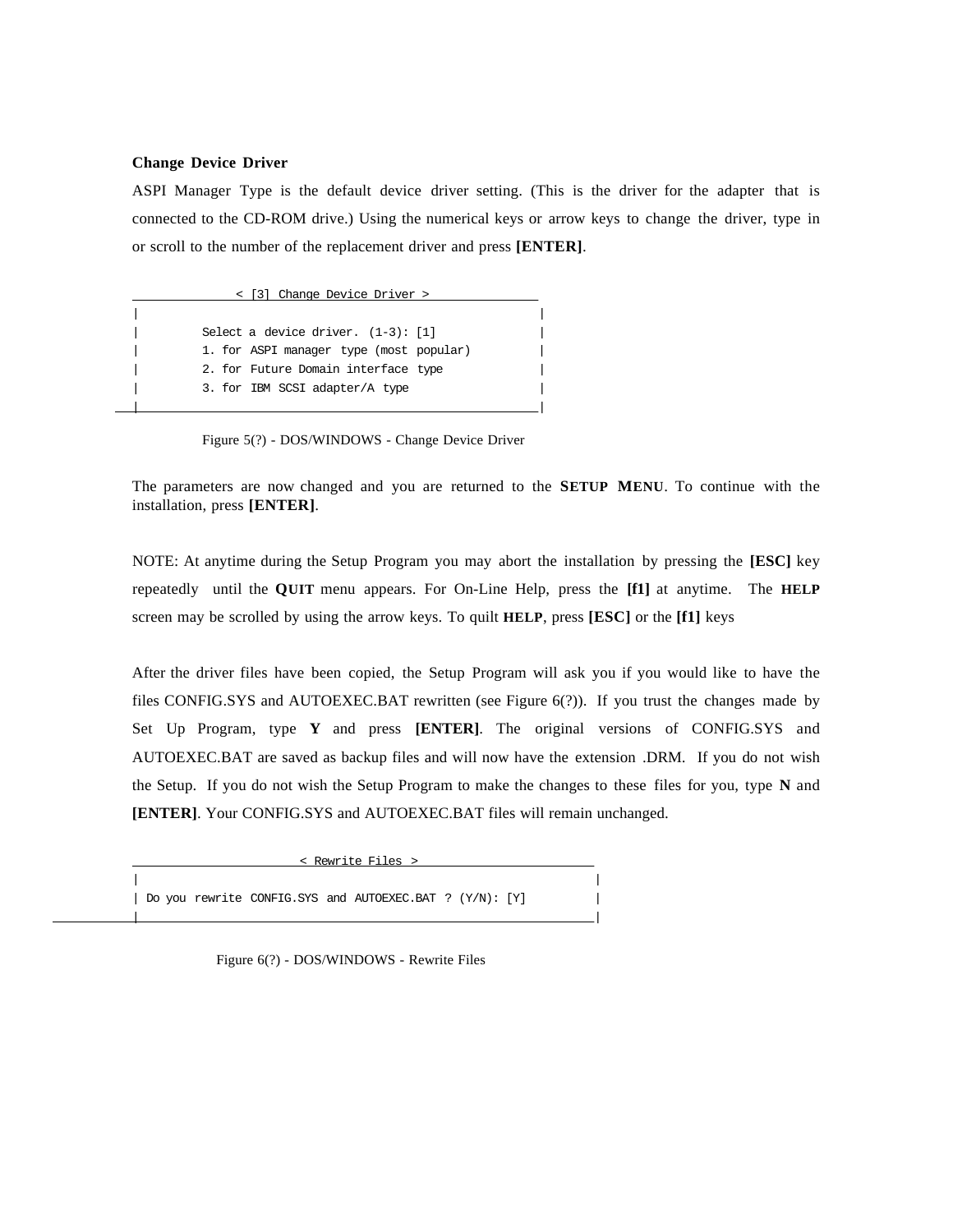The installation is now complete. On the screen will appear the following alert message (Figure  $7(?)$ ) below).

NOTE: If you selected not to have Setup Program change your CONFIG.SYS and AUTOEXEC.BAT files, the message in Figure  $7(?)$  will change slightly to indicate those files were unchanged.

\*\*\*\*\*\*\* PIONEER OD-ROM DEVICE DRIVER SETUP PROGRAM Ver.2.23A \*\*\*\*\*\*\*  $******$ \*\*\*\*\*\*\* Copyright 1995 PIONEER ELECTRONIC CORPORATION Installation is completed. Setup Program altered CONFIG.SYS and AUTOEXEC.BAT as follows. CONFIG.SYS :  $--->$  (altered) DEVICE=C:\PIONEER\DRD60ASP.SYS /D:MSCD001 /C:CDP Previous CONFIG.SYS has been saved to CONFIG.DRM. AUTOEXEC.BAT :  $--->$  (altered) C:\DOS\MSCDEX.EXE /D:MSCD001 Previous AUTOEXEC.BAT has been saved to CONFIG.DRM.

 $A:\searrow$ 

Figure 7(?) - DOS/WINDOWS - Installation completed

NOTE: If you selected not to have the Setup Program rewrite the CONFIG.SYS and AUTOEXEC.BAT files, refer to the following example to edit the files yourself. The Device Name MSCD??? in the CONFIG.SYS file should match the MSCD??? Device Name in AUTOEXEC.BAT. Refer to the example of MSCD001 in the example below:

## **CONFIG.SYS:**

# LASTDRIVE=Z x:\install-dir\DRD60XXX.SYS /D:MSCD??? /C:CDP

AUTOEXEC.BAT:

x:\xxx\MSCDEX.EXE /D:MSCD???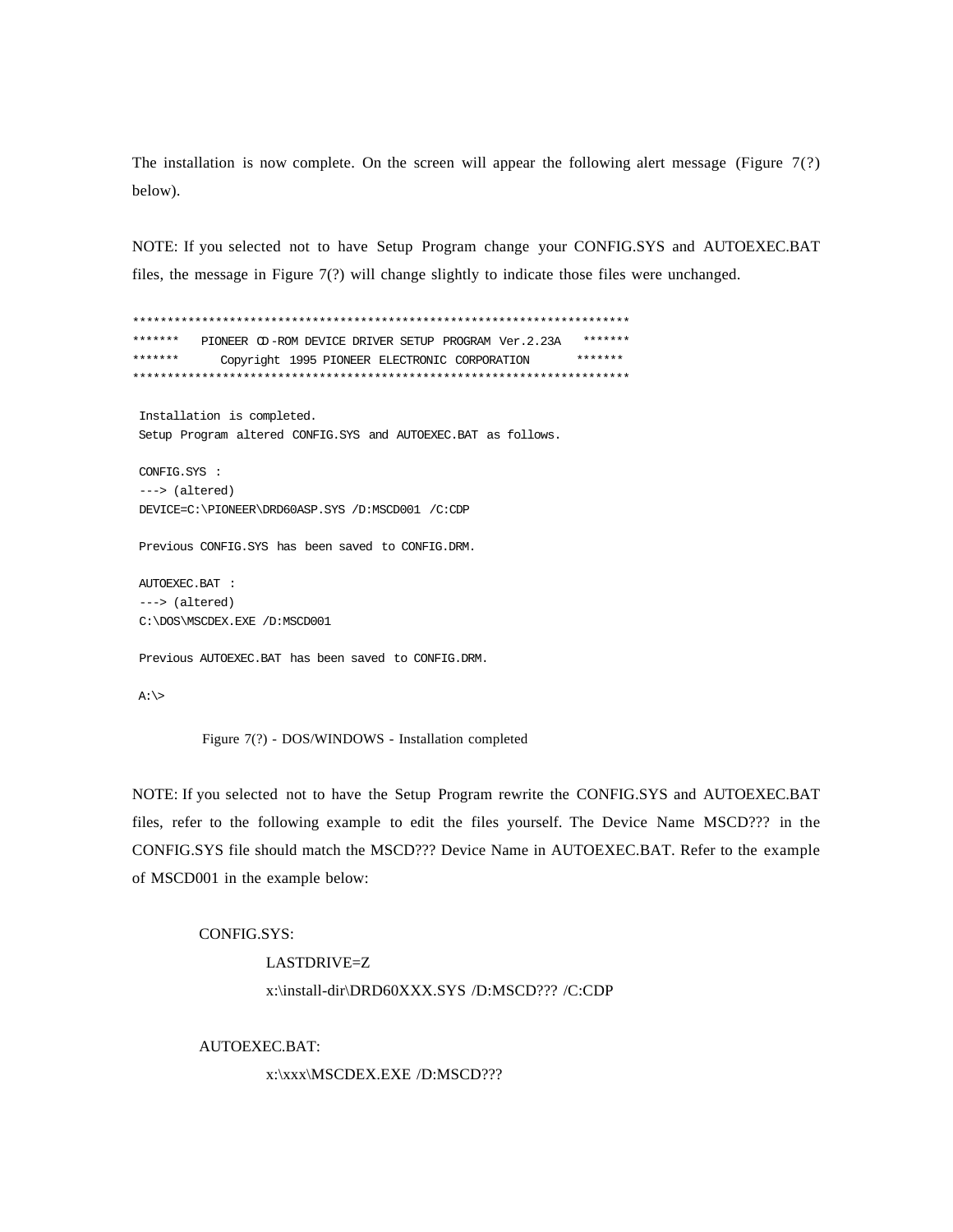## **Operations Check**

You will have completed a successful installation when:

- The Pioneer software drivers are installed;
- The CD-ROM Drive is correctly connected to your computer; and
- Messages similar to those below appear on your monitor during boot up:

**PIONEER CD-ROM DEVICE DRIVER VER x.xx for MSCDEX Ver. x.xx - IBM PC-XT/AT/AX PS/2/55, Future Domain Copyright (c) Pioneer Electronic Corporation. 1990-199x Portion (c) 1986-199x Future Domain Corporation Inquiry ID=0 : PIONEER CD-ROM DRxxxX XXXX The LDP/CDP Device Driver for SCSI model Ver. 1.03 Copyright (c) Pioneer Electronic Corporation. 1990,1991 C:\>DOS\MSCDEX.EXE /D:MSCD001 MSCDEX Version 2.23 Copyright (C) Microsoft Corp. 1986-1993. All rights reserved. Drive E: = Drive MSCD001 unit 0**

Figure 10 - DOS/WINDOWS - Operations Check on Boot-Up

Note: If the messages scroll by too quickly to read, you can pause the screen by quickly pressing [CTRL + S]. To continue with the boot up, press any key.

Note: A different starting drive letter can be selected using the Command Line switch /L: in Device line. See *APPENDIX* for more information.

Note: Depending on your specific computer configuration, additional lines may be interspersed and some of the lines in the Operations Check Screen may vary from those described above.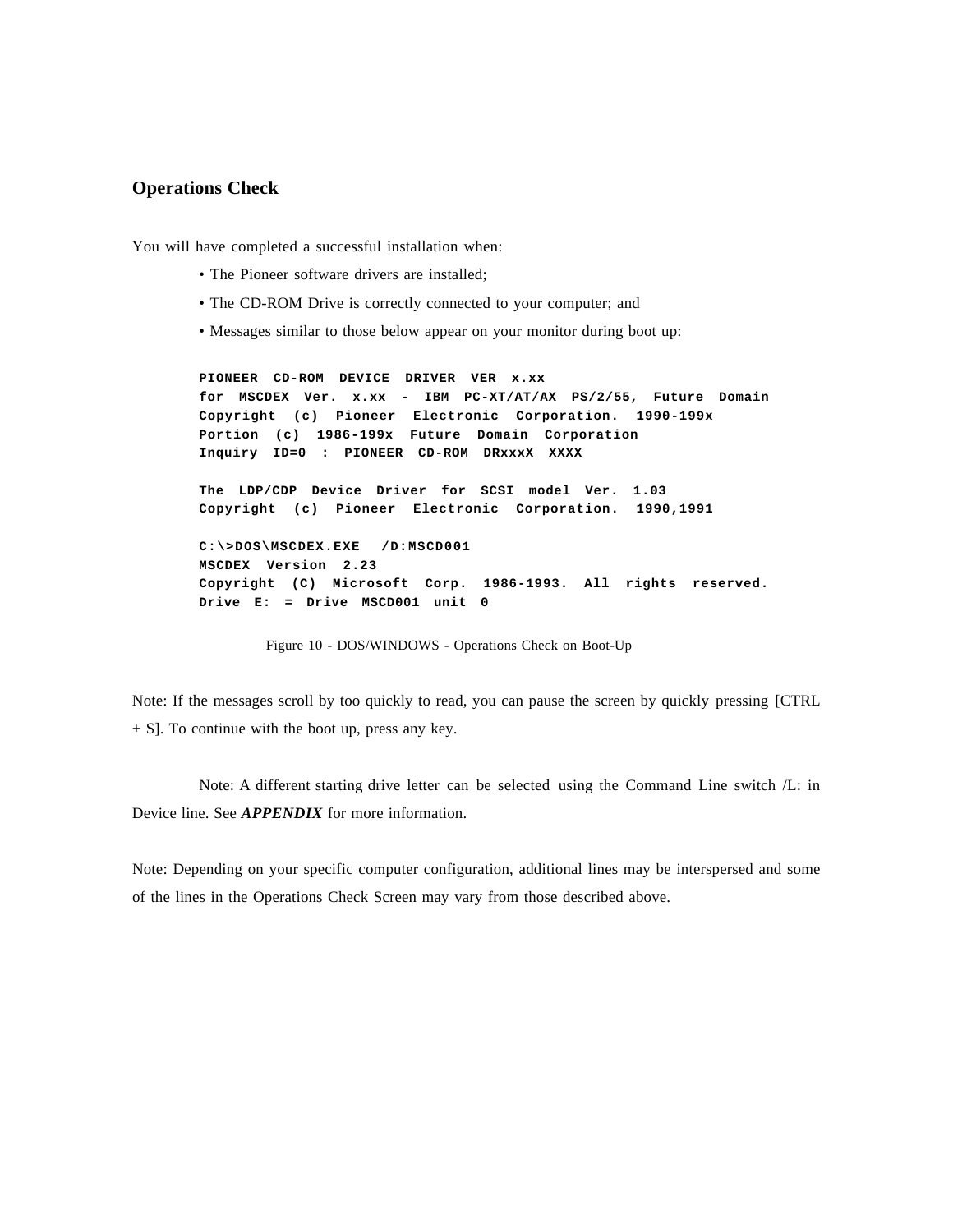## **Using Your Pioneer CD-ROM Drive**

You are now ready to use the Pioneer CD-ROM Drive connected to your computer system.

For use under DOS follow the instructions shown on the left side of the chart. For use under WINDOWS 3.1, follow the instructions on the right:

DOS WINDOWS 3.1  $\downarrow$ 1 Place the CD-ROM disc in the tray label side UP 6 Place the CD-ROM discs in the magazine trays label side Down 1 Place the CD-ROM disc in the tray label side UP **64** Place the CD-ROM discs in the magazine trays label side Down  $\downarrow$ Turn on the Pioneer CD-ROM Drive. Turn on the Pioneer CD-ROM Drive.  $\downarrow$ Restart your computer. Restart your computer.  $\downarrow$ To access CD-ROM Disc from DOS To access CD-ROM disc from WINDOWS 3.1  $\downarrow$ At the DOS Prompt, type the drive letter you wish to access as shown in the following example: Double Click on the File Manager in the Main Program group. C:\>**E:** (**[ENTER]**.) CD-ROM icons appear at the top of the File Manager Window, next to the original driver letters.  $\downarrow$ Type **DIR** (**[ENTER]**) Double Click on the icon to access the disc.

Figure 11 - DOS/WINDOWS - Using the Pioneer CD-ROM Drive

## **Installing More Than One Pioneer CD-ROM Drive**

Two or more Pioneer drives can be installed on one SCSI chain by using the Pioneer device drivers for IBM-PCs and compatibles that ship with the unit. Use a 50 Pin SCSI ribbon cable to connect internal drives. Make sure the drives in the middle of the chain are not terminated and the last drive is terminated. Assign each drive it's own specific SCSI ID number.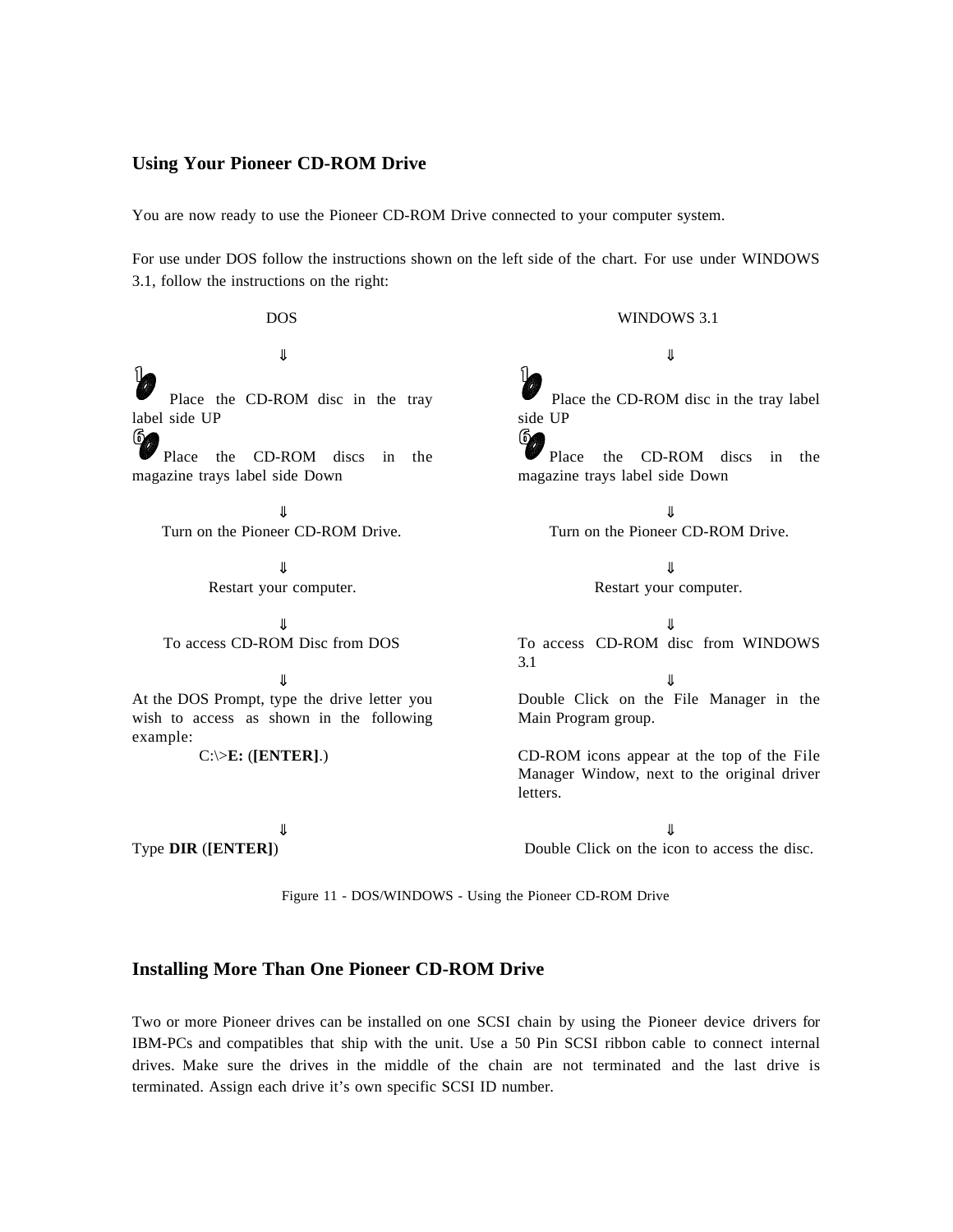The Pioneer device drivers contain an Auto SCSI ID Search feature that automatically finds the Pioneer drives on the SCSI chain and assigns the correct number of drive letters for the number of discs installed. (ex. for the DR-U124X, set the SCSI ID using pins on the back of the unit. The number of discs installed, of course, is always one.) NOTE: Any combination of single or six-disc Pioneer CD-ROM drives can be daisy chained: DR-U124X, DRM-624X, etc.

#### **Using XDisc to Assign Single Drive Letters to Each Drive**

A special utility, XDISC.EXE, is included on the Pioneer Driver Diskette. It was written to allow a single drive letter to be assigned to Pioneer six-disc changers. If you edit the CONFIG.SYS file and then launch XDISC, one drive letter will be assigned for each Pioneer CD-ROM drive installed on the SCSI Chain. When daisy chaining only Single Disc Drives, XDISC is not needed.

To daisy chain three drives, for example: a DR-U124X, a Pioneer DRM-624X and a Pioneer DRM-602X, and to assign each drive a single drive letter, edit the CONFIG.SYS Pioneer Device Driver line to include an /N: parameter switch set to 0 for each drive.

## DEVICE= C:\PIONEER\DRD600.SYS /D:MSCD001 /N: 0,0,0 /C:CDP

Then, activate XDISC by typing C:\Pioneer\Xdisc. Once XDISC is launched, type XDISC F 3 to access the third disc in the changer assigned drive letter "F". NOTE: Do not set 0 and other numbers together as /N: settings. To use XDISC the /N: switch must be set to all 0s.

#### **Multi Player Control (MPC) Program**

## NOTE: MPC DOES NOT WORK FOR THE CD-ROM WRITER.

## **MPC for DOS**

The Multi Player Control v1.2 is a memory resident "audio" remote control program for the Pioneer CD-ROM Drive. Multi Player Control operates the Pioneer CD-ROM Drive as a CD Player during execution of most programs on a PC. Multi Player Control consists of one file to make it resident in memory and another program to remove it from memory. Use MPC.COM to install Multi Player Control Program and use MPCRMV.COM to remove it from memory.

Install MPC by typing **C:\ PIONEER\MPC.COM**. Once installed, MPC can be activated anytime by pressing (at the same time) the **[ALT+ HYPHEN]** keys. Within this program, you can select the disc and/or track number, instruct the unit to play, pause, or eject the disc, and you can control the volume. Use the arrow key to select functions, and press the space key or enter key to execute a selected function. Use the [ESC] key to close the MPC window. Type **C:\ PIONEER\MPCRMV.COM** to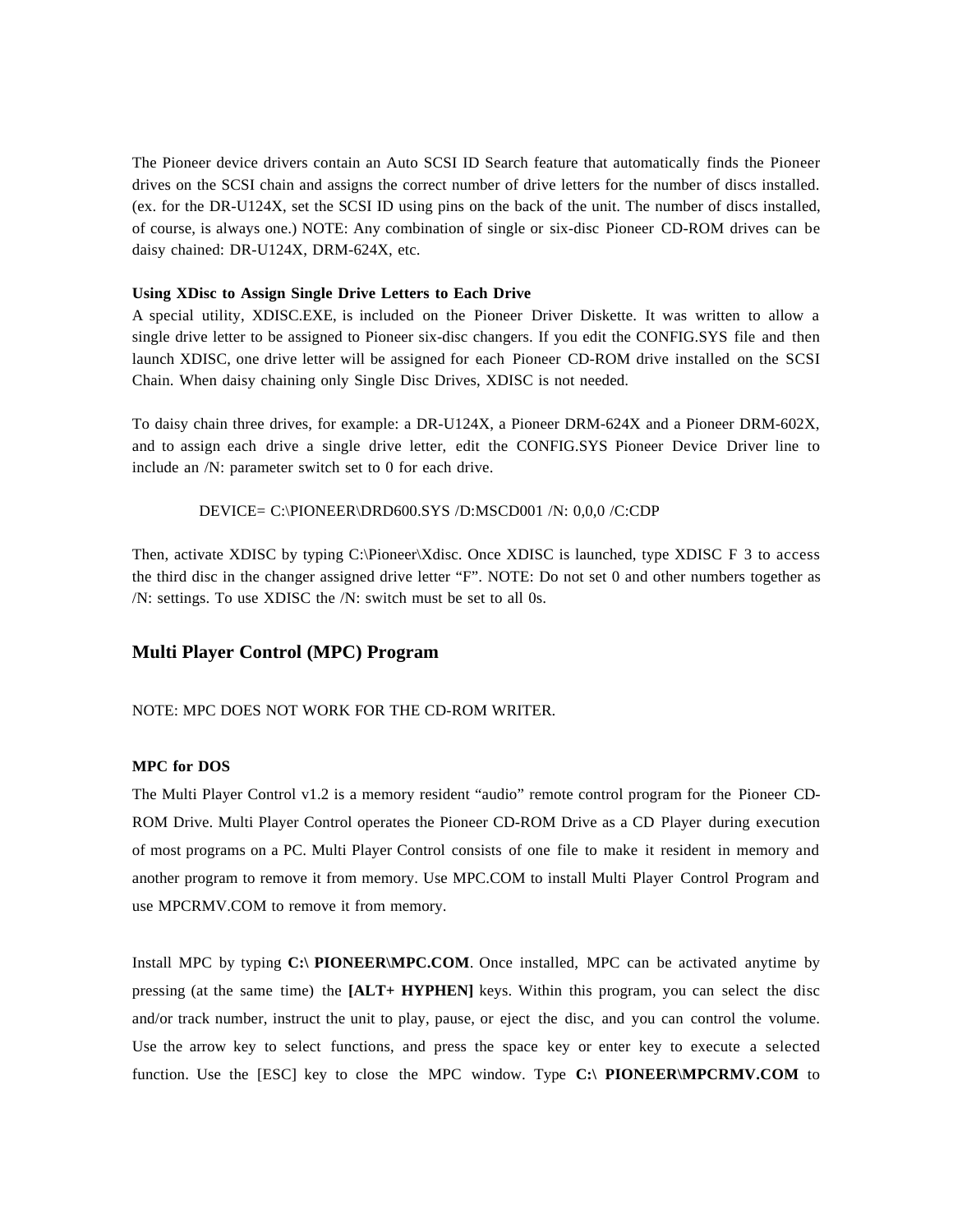remove the program.

Direct commands can be sent to the player from within MPC. Select the Command function to activate the command window. Type a specific mnemonic command string such as **TR3SEPL [ENTER]**. This will cause the drive to search (SE) to Track 3 (TR3) and Play (PL). To turn Key Lock ON and disable the eject button on the front of the player, send the command 1KL [ENTER] (where 1=ON and KL=Key Lock). To turn Key Lock off, send the command 0KL [ENTER]. When a command is sent and received by the player, an R will be transmitted from the player confirming receipt and execution of the command. Pioneer LaserFacts Document #32170 contains a complete list of CDP commands to control the CD-ROM Drive. See Appendix C, Pioneer LaserFacts System for instructions on how to obtain the document list.

## **Calling MPC within Windows 3.1**

The MPC program may be used in Windows. Run Program Manager and open the MS-DOS Prompt icon. Read instructions and press **[ALT+ENTER]** to open a DOS window within Windows 3.1. This window can be moved and made smaller. Within that Window, press **[ALT+ HYPHEN]** to bring up MPC. Press **[ESC]** at any point to put MPC away. Type **EXIT** to return to Windows.

## **MPC for DOS Error Message:**

## *"Device Driver Not installed. MPC Program is not resident"*

MPC.COM will not install if the device driver is not installed or if the /C:CDP switch has not been included in the Pioneer device driver line. Check the Pioneer device driver line in CONFIG.SYS to make sure that the Pioneer driver has been loaded and the /C:CDP switch is at the end of the device driver line. Install the driver if it has not been installed, and/or type in /C:CDP at the end of the device driver line if it is missing.

## **Failure to Remove MPC Program**

If, for some reason, the MPC program is not removed after you type **C:\Pioneer\MPCRMV.COM**, the next time the machine is boot up, the system will default to MPC not active, i.e., the next time the machine is restarted, MPC will not appear.

## **Disc Exchange (DISC) Program**

This program exchanges CD-ROM drive letters. Type **C:\PIONEER\DISC E: F:** to exchange drive E with drive F. Type **DISC DeviceName -R** to return the order of discs to the original state (ex. Device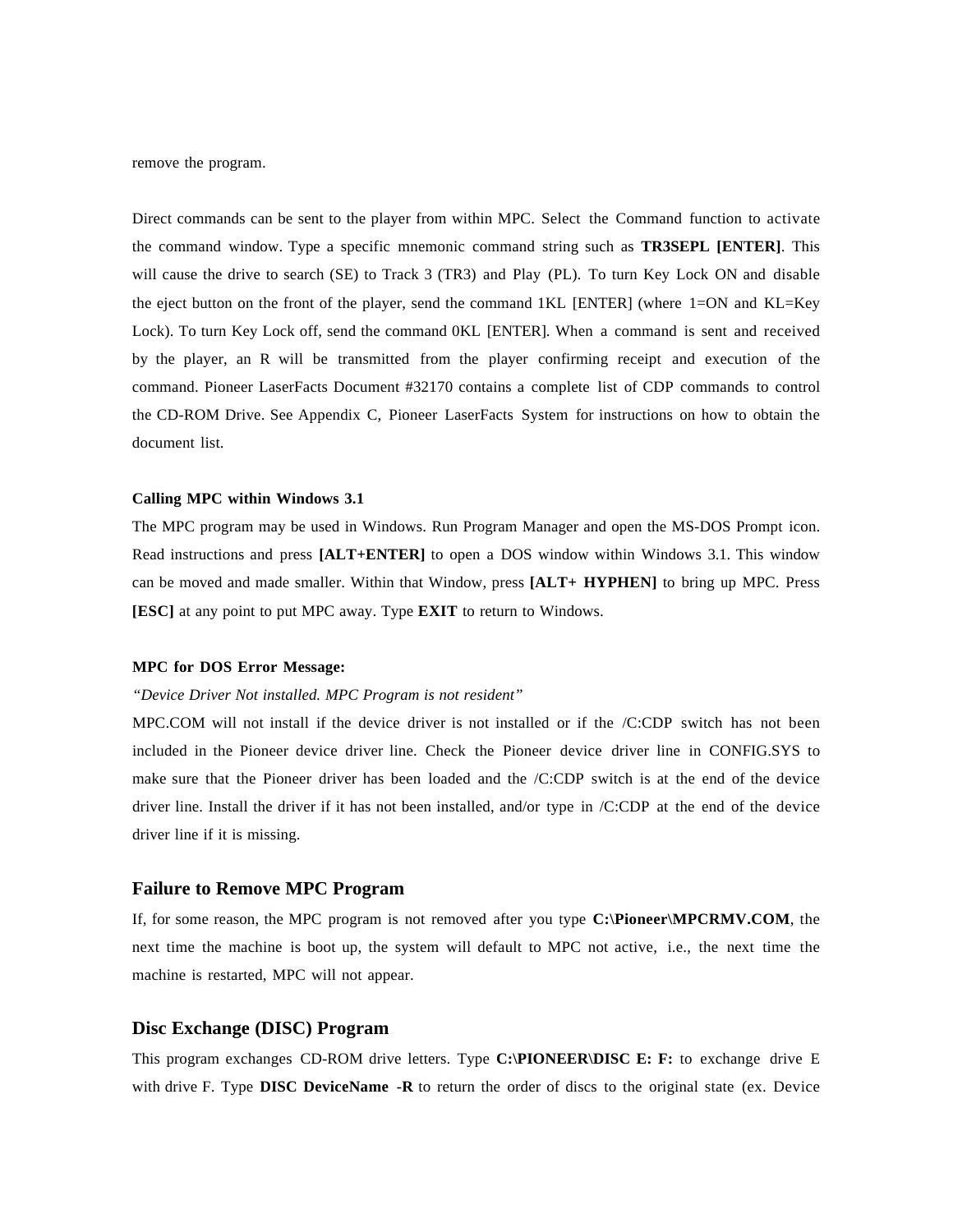Name is MSCD001).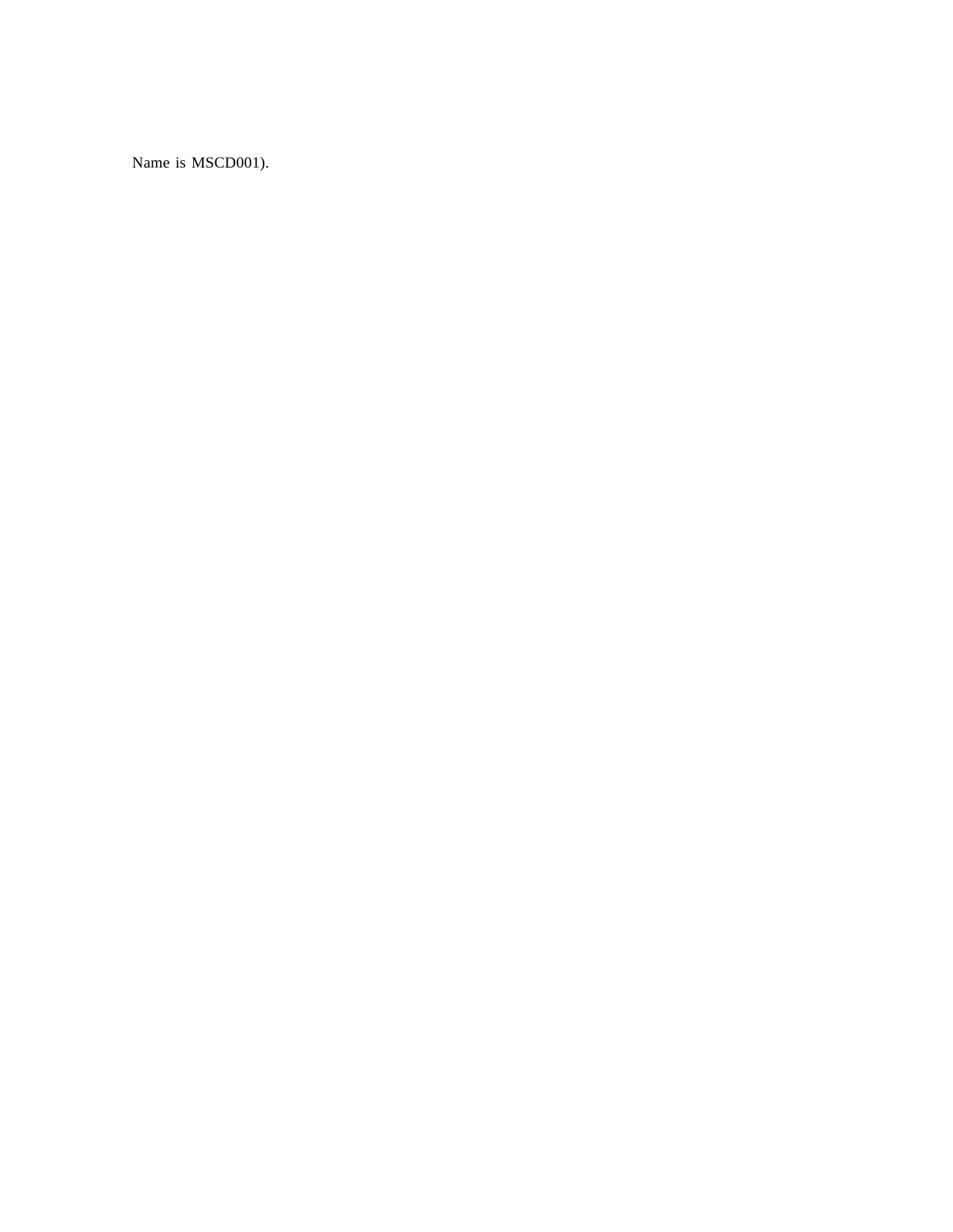## **Driver Utility (DRDUTL) Program**

Use this utility program ONLY when your application program requests to change the mode of a DRD600 series CD-ROM Device Driver.

Type **C:\PIONEER\DRDUTL E: MODE:{ON/OFF}** to change the mode of Device Driver.

| <b>MODE</b>   | <b>DEFAULT</b> |
|---------------|----------------|
| <b>CHKDSK</b> | OFF            |
| <b>SEEK</b>   | ON             |
| <b>VDRTRY</b> | OΝ             |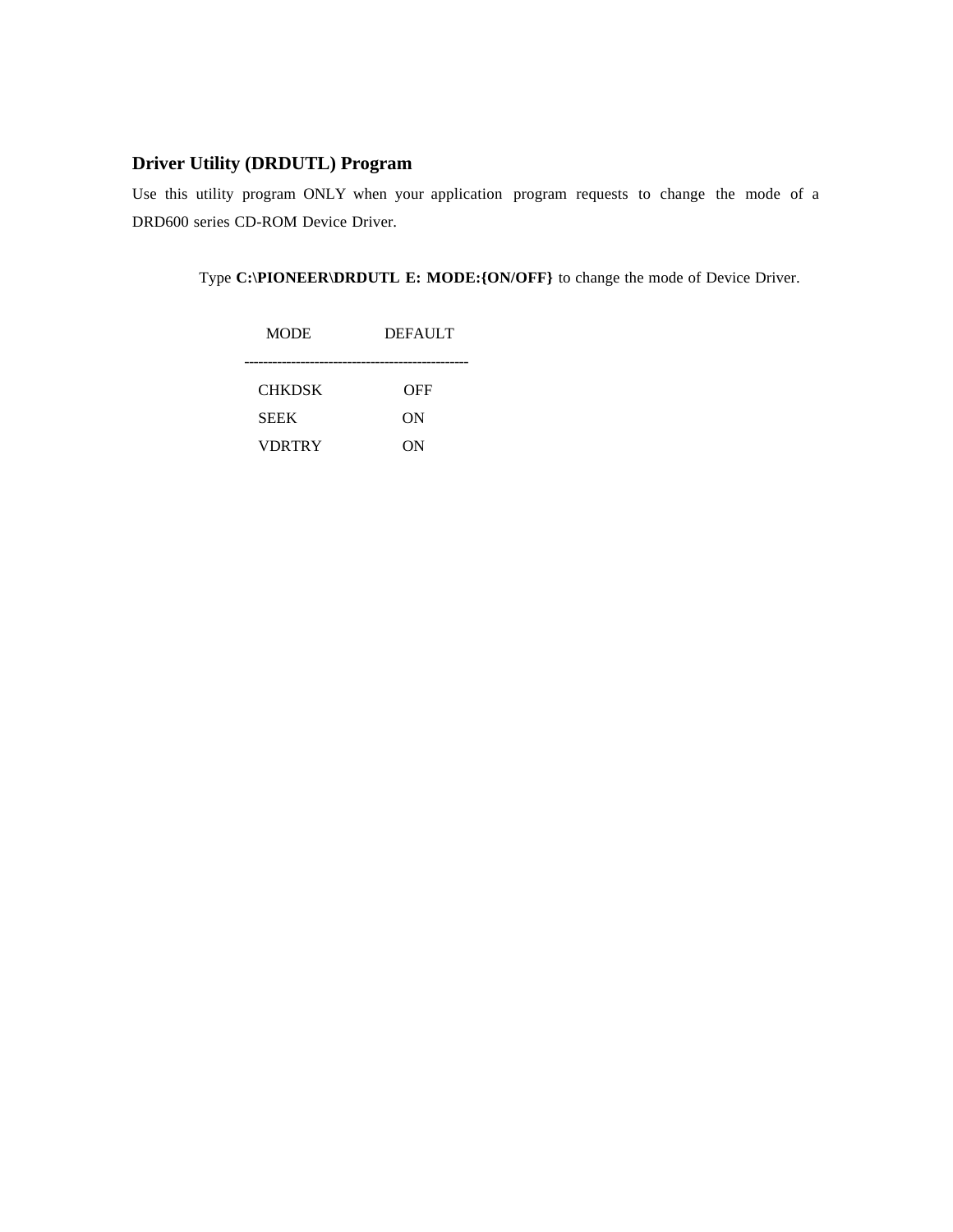## **Questions and Answers**

Here are answers to some commonly asked questions about Pioneer CD-ROM Drives.

#### *What if there is no sound audible?*

The disc is probably outputting Compressed Audio. This data needs to be transferred from the unit to the host computer for decompression and conversion to audio. Make sure you have a sound card installed to handle these tasks. If you do have a sound card installed and are still unable to hear compressed audio, check with the sound card manufacturer or disc publisher.

If the audio is CD-DA (Compact Disc-Digital Audio), it will be output through the headphone jack on the front of the unit, or through the audio connector on the back of the unit to an amplifier and speakers, powered speakers, or a sound board. To test that these connections have all been made properly, insert a compact audio disc (CD) into the disc tray, make sure the drivers are properly installed, then use MPC or Media Player under Windows to play the CD in the Drive.

#### *Will a combination sound card/SCSI interface card work with Pioneer CD-ROM Drives?*

A sound card with a SCSI interface included will work fine with Pioneer drives, as long as the SCSI card is ASPI compliant. Install the ASPI Manager that ships with the SCSI interface card, then install ASPI compatible drivers, Pioneer DRD60ASP.SYS. If possible, make sure the card is compatible with a 50 pin SCSI connector.

#### *Can I use a Pioneer CD-ROM Drive with a sound card?*

You can use the Pioneer units with any sound card as long as the card is supported by the actual software on the CD-ROM disc that you are using. Remember, if the CD-ROM disc uses compressed audio, you will need a sound card. Contact the CD-ROM disc publisher or distributor to find out what sound cards the product supports before you purchase a CD-ROM disc that includes compressed audio.

## *What should I do if the BUSY light flashes at one second intervals and the drive does not respond to commands?*

This is a visual indicator from the drive that something is affecting the CD-ROM Drive's ability to perform. It may be a mechanical problem. Call Pioneer End-User Technical Support for more information. See *Appendix D, Pioneer Technical Resource Numbers*.

#### *What should I do if the disc tray/magazine will not eject from the unit?*

There are two possible causes of this symptom. One is that the software has locked the disc into the machine and will not let the user eject the disc. The other is that the user has set the last jumper pin or Dip Switch to *Eject Disable* position, thereby disabling the eject switch on the front panel. In either case, to remove the disc, make sure that the last jumper switch or Dip Switch is in the *Eject* Enable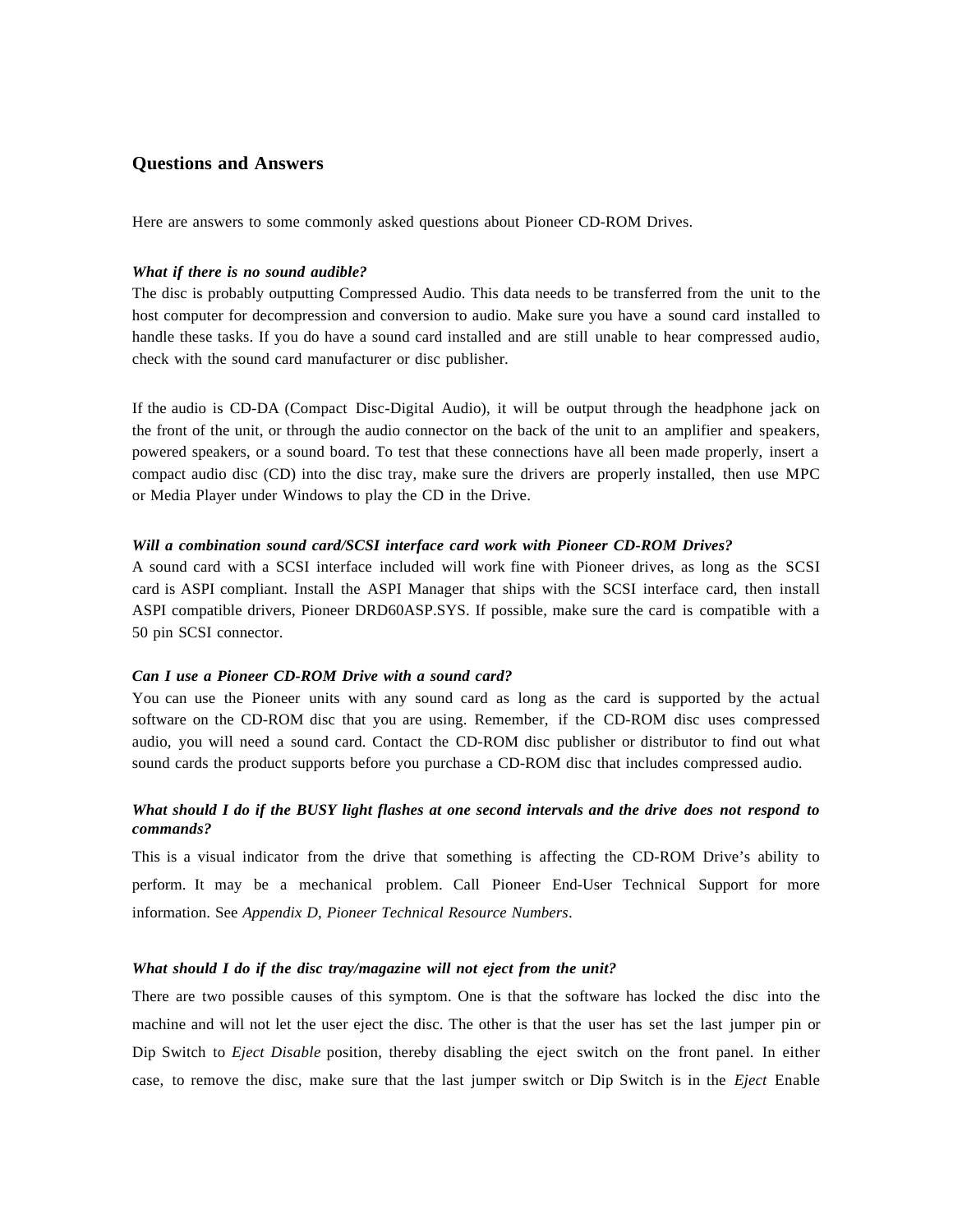position. Then turn your system OFF and back ON. This should allow the front panel eject button to work.

Note: If the disc still does not eject, call Pioneer End-User Technical Support. See *Appendix D, Pioneer Technical Resource Numbers*.

## *What should I do if the CD-ROM Changer always inserts the first or same disc, no matter which disc the software has been instructed to use?*

The software package was probably written to work with a Single CD-ROM Drive. Try placing the disc in the first slot and then reinstall the application. Contact the software manufacturer to see if a version of the software exists that supports multiple subunits.

If you are using an ASPI compatible host adapter, the ASPI Manager may require an /L: or /ET: statement to enable access to multiple logical units. Refer to the documentation accompanying the host adapter or contact the host adapter manufacturer.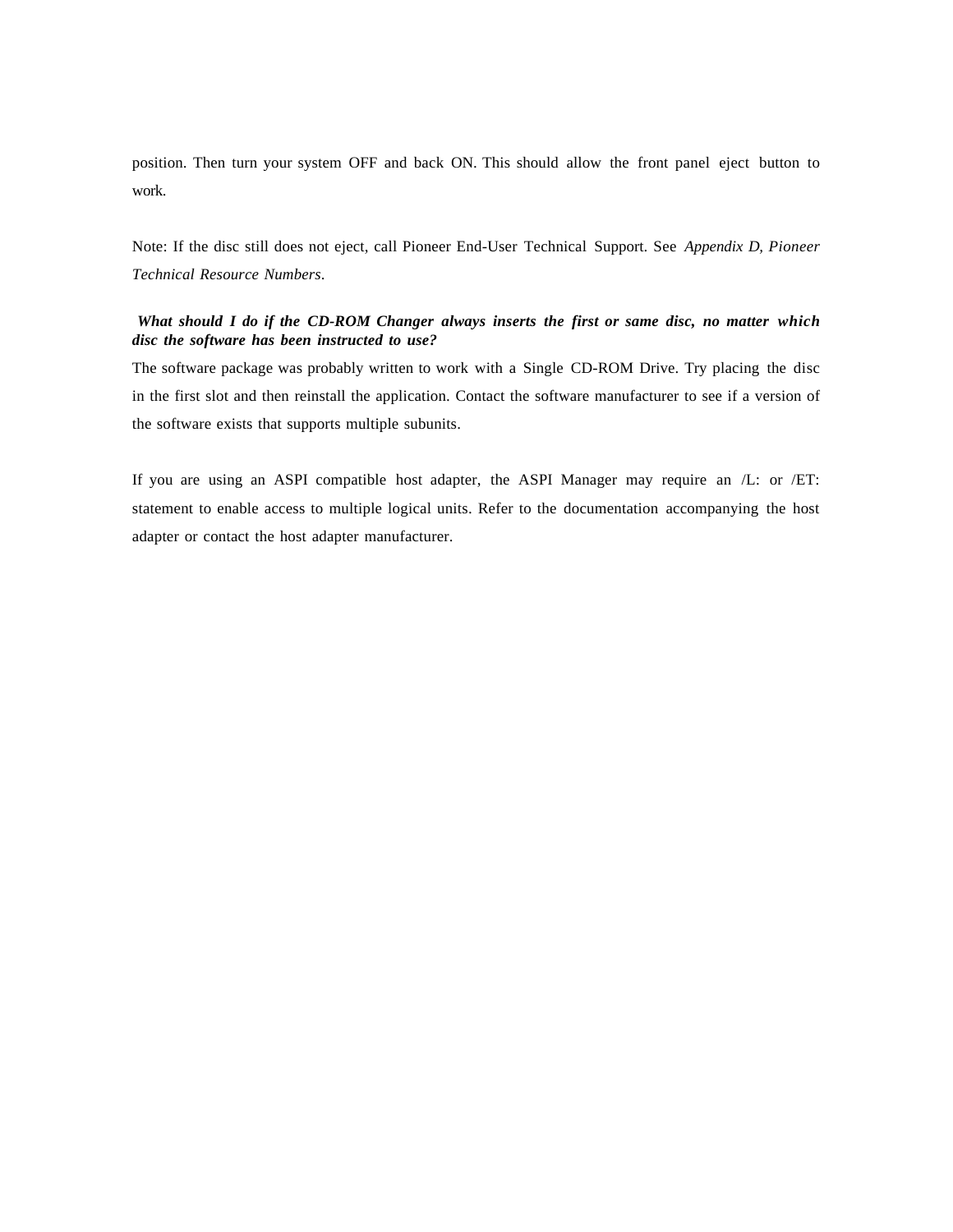## **Troubleshooting IBM-PC DOS/WINDOWS Driver Installation**

If the Pioneer CD-ROM Drive does not respond after running through the Operations Check on page 3-7 of this Software Installation Guide, note any error messages that may appear in the Inquiry ID line on boot up. Error messages and how to correct them are described on individual pages of this Appendix as indicated below. If you do need to call for Pioneer End-User CD-ROM Technical Support, please be prepared to describe any error messages and the contents of the CONFIG.SYS and AUTOEXEC.BAT files in your system (See *Appendix D, Pioneer Technical Resource Numbers*). This will help Pioneer Industrial Representatives solve your problem more quickly.

|    |                                                                             | Page No. |
|----|-----------------------------------------------------------------------------|----------|
| 1. | <b>Driver Error Messages</b>                                                |          |
|    | SCSI interface card can't communicate with drive<br>$\bullet$               | $A-2$    |
|    | Time-out during selection phase<br>٠                                        | $A-4$    |
|    | Time-out waiting for initial bus free phase status phase or data phase<br>٠ | $A-5$    |
|    | Characters on the Inquiry "ID=0" line are jumbled                           | $A-5$    |
|    | The "Inquiry ID=0 Pioneer CD-ROM DR $\ldots$ " line is blank                | $A-6$    |
| 2. | <b>MSCDEX Error Messages</b>                                                |          |
|    | CDR101 Not Ready Reading Drive D                                            | $A-7$    |
|    | CDR 103 Disk is not ISO 9660 or High Sierra<br>$\bullet$                    | $A-8$    |
|    | Device Driver Not Found<br>٠                                                | $A-8$    |
|    | Incorrect DOS Version                                                       | $A-9$    |
| 3. | <b>DOS Error Message</b>                                                    |          |
|    | Invalid Drive Specification                                                 | $A-9$    |
| 4. | Hardware Issues. What to do if                                              |          |
|    | The tray will not eject from the Drive                                      | $A-10$   |
|    | The BUSY light flashes at one-second intervals and the drive does not       |          |
|    | respond to commands                                                         | $A-11$   |
|    | • Boot problems                                                             | $A-11$   |
|    |                                                                             |          |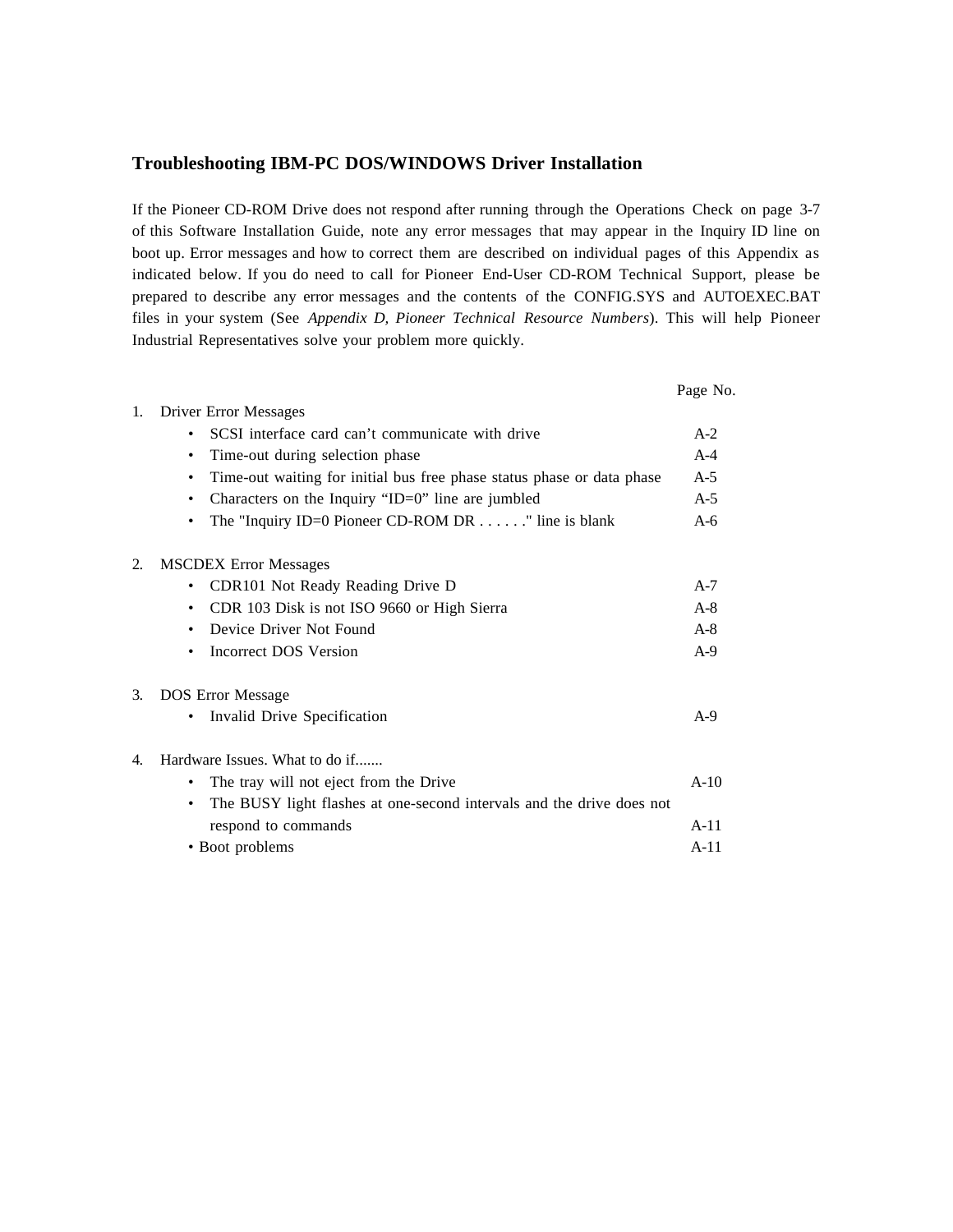Driver Enor: SCS/Host Adapter can't communicate with drive-



**HVT Engineering disspect Vesseler/RES-2111** 

EndUser CD-ROM Tech. Support 1-800-872-4159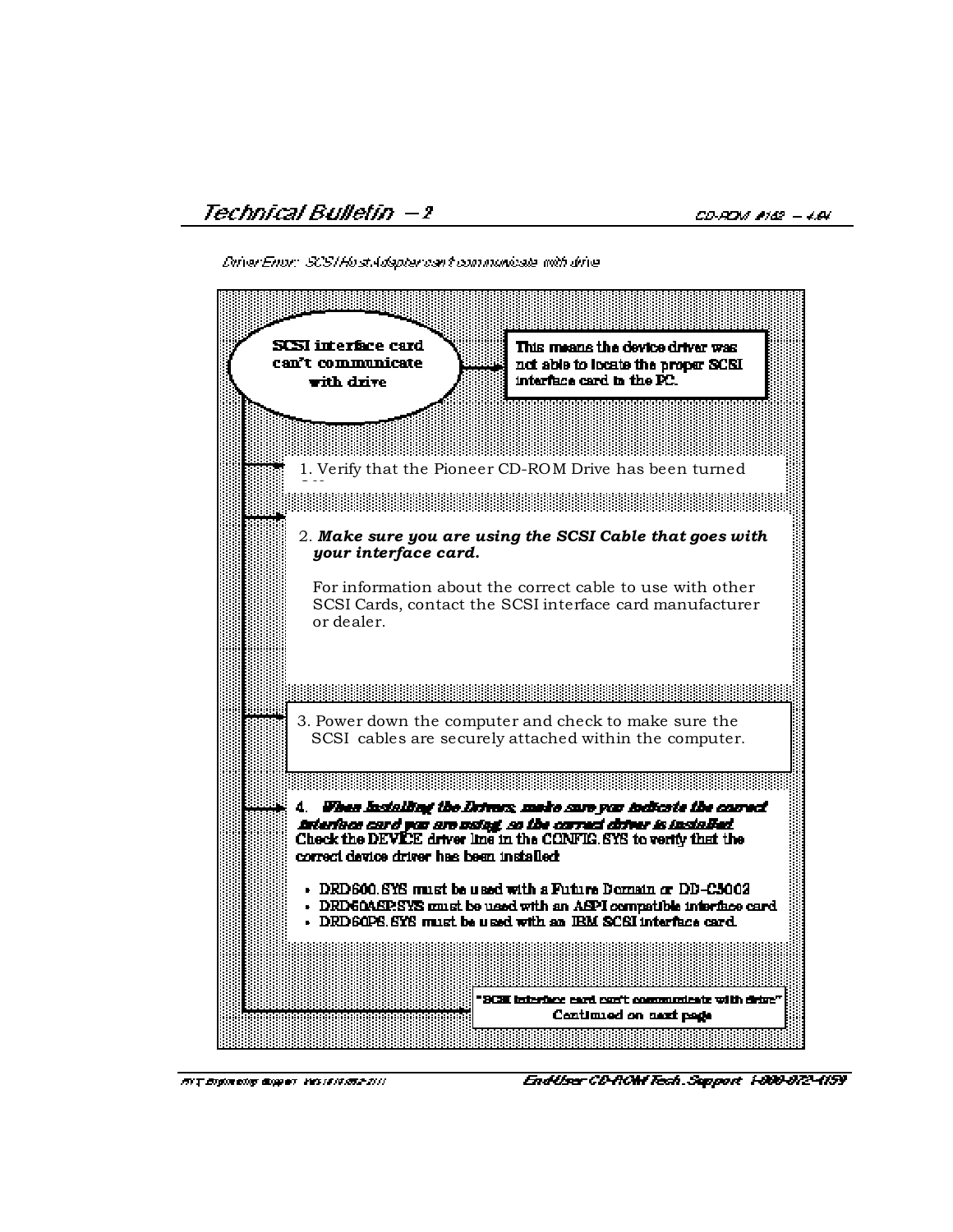DirierEnor: SCST Host Adapter can't communicate with drive [cont].

| SCSI interface card<br>can't communicate<br>with drive<br>(mat. finns partinus page). | This means the device driver was not.<br>able to locate the proper SDSI.<br>inta riene card in the FC.                                                                                                                                                                                                                                                                                                                   |
|---------------------------------------------------------------------------------------|--------------------------------------------------------------------------------------------------------------------------------------------------------------------------------------------------------------------------------------------------------------------------------------------------------------------------------------------------------------------------------------------------------------------------|
|                                                                                       | 5. Power down the computer disconnect the cable from the hack of                                                                                                                                                                                                                                                                                                                                                         |
|                                                                                       | the PC end restert the computer. If you still get the same messege,<br>SCSI host edeptor can't communicate with drive", after you boot up, the<br>interfere card may be conflicting with enother board in the computer. Eafar                                                                                                                                                                                            |
|                                                                                       | to the interiors cerd dom mentation and change the jumpers on cerd. If the<br>erior changes to "Time Dut During Selection Phese", you may have a bed.<br>cable ar e poor connection. Re-seet the cable ar chenge it end try egein.                                                                                                                                                                                       |
|                                                                                       |                                                                                                                                                                                                                                                                                                                                                                                                                          |
| card for information on changing jumper addresses.                                    | 6.   Ibero conid be a conflict with another boardinatelied in the<br>computes The Future Honein SUSI interfere card is a memory mapped.<br>board and can be mapped into four different eddresses (the COOO and D000.<br>memory segments). See Instelletion Memuel peckaged with the interface                                                                                                                            |
|                                                                                       |                                                                                                                                                                                                                                                                                                                                                                                                                          |
|                                                                                       | 7. <b>Fusing a memory memophra</b> uch on SS6^MAX, QRMM, RMM.SYS (or<br>something with a similar name], make sare that the memory manager has<br>excluded the memory range used by the Future Domain interfere card.<br>Chack your mannery manager instructions for the datails on this. Type this<br>into the Config.SVS efter the line thet cells the memory manager.<br>$\texttt{EXLUDE-G300-C9FF}$ or RAM-C8DD-C9FF. |
| k is a good idea to do this even if no problems are a vident.                         |                                                                                                                                                                                                                                                                                                                                                                                                                          |
| eddresses . Set the VGA cerd to 8 bit mode.                                           | 8. Check whether e 16 hit VCA cerd is installed in the computer.<br>A 16 bit VGA card may conflict with all fine Future Domein Memory.                                                                                                                                                                                                                                                                                   |
|                                                                                       | <u> 1999 - Johann Stoff, Amerikaansk politik (f. 1989)</u>                                                                                                                                                                                                                                                                                                                                                               |
|                                                                                       | 10. The interfere verd or the slot for it is the RC may be madic noticaing.<br>Try placing the SDSI interfere card in a different apparation slot in the<br>computer. If you are still hewing problems, try replacing the interface card.                                                                                                                                                                                |
|                                                                                       |                                                                                                                                                                                                                                                                                                                                                                                                                          |

**BYT Eightreitsy display Vassals BS2.2111** 

Endliser CD-ROM Tech. Support 1-800-872-4159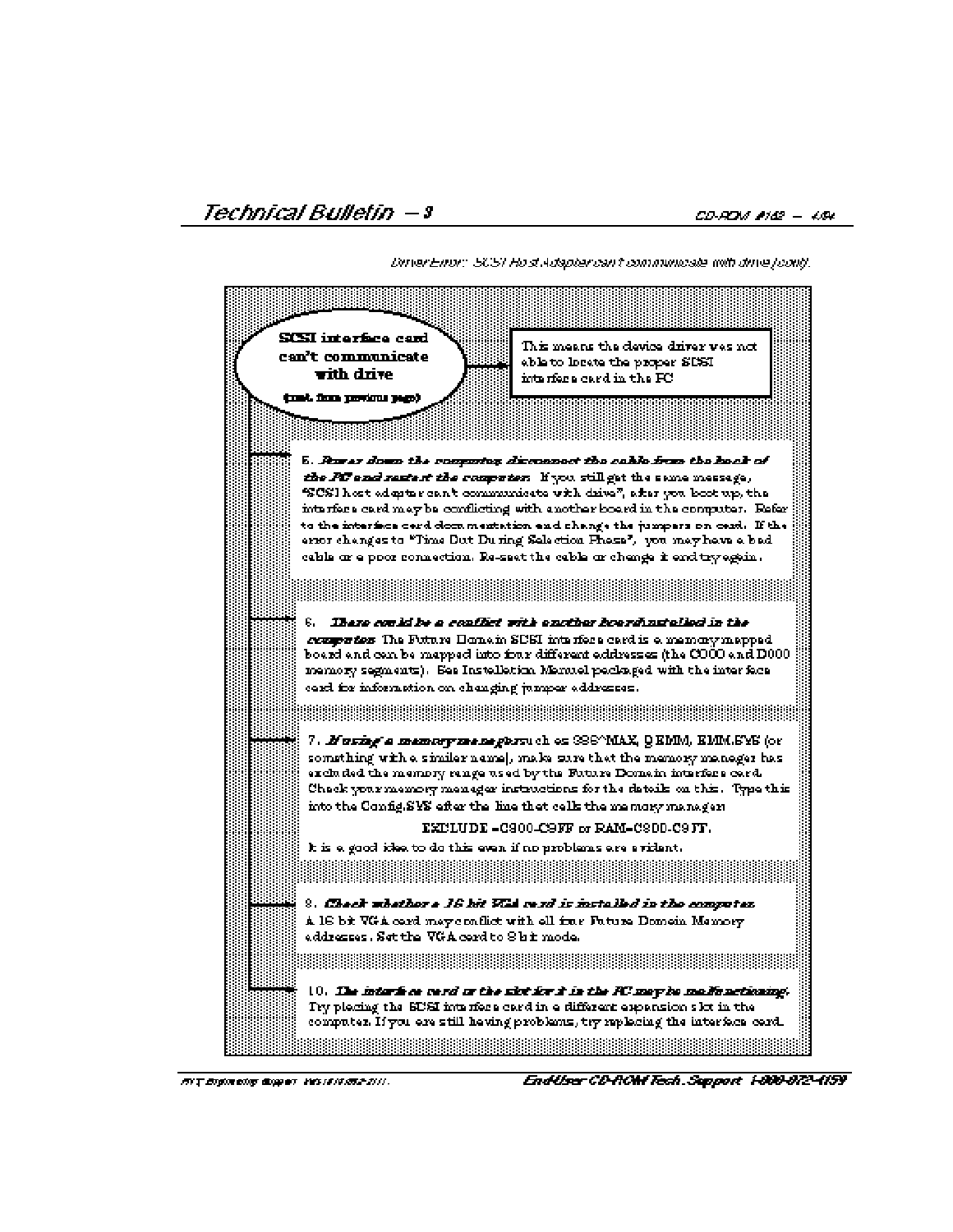Technical Bulletin –4

CD-ROM #142 - 4.84

Diriver Error: Time out during selection phase



RIT Engineering Guapers Vessele (15.2.211).

EndUser CD-ROM Tech. Support 1-800-872-4159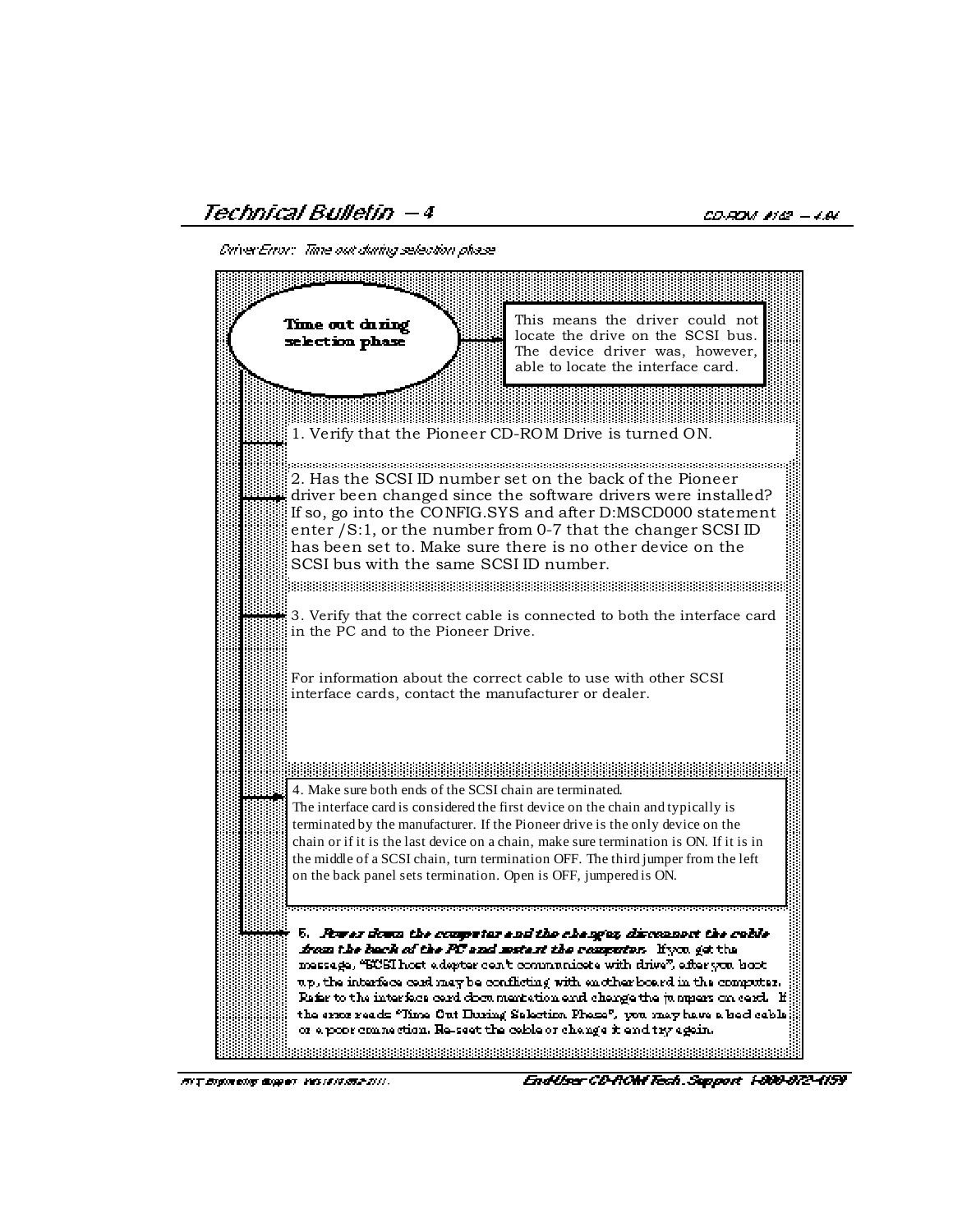Technical Bulletin — s

CO-ROM #142 - 4.84

Driver Error: Thise out mailing for initial bus liee phase, status phase or data phase. DriverEnor: Characters on the Viquity "ID=0"line are juintded.



FIVT Engineering diugears ValueAl (REAL)),

Endliser CD-ROM Tech. Support, 1-800-872-4159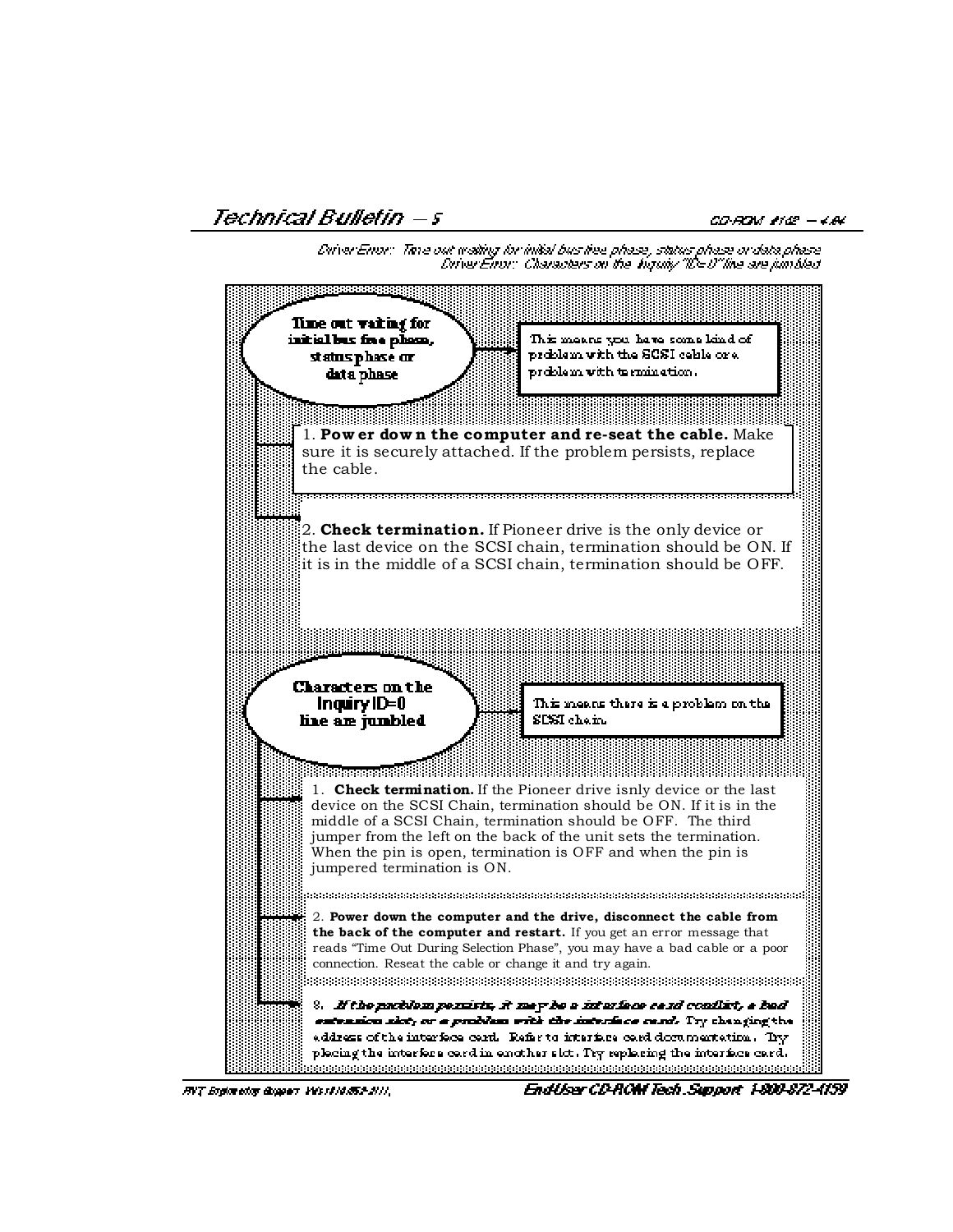DiriverEmon: The "Inquiry D'=U Pixneer CD-ROM DIRINDURX 2904" line is blank"

| The<br>Inquiry ID=0 line<br>isblank                                                 | This means that the device driver located a.<br>interface cerd which eppeared to be a<br>Futura Domain intarfaca card, but was not .                                                                                                                                                                                                                                                                  |
|-------------------------------------------------------------------------------------|-------------------------------------------------------------------------------------------------------------------------------------------------------------------------------------------------------------------------------------------------------------------------------------------------------------------------------------------------------------------------------------------------------|
| (There is no Honesy Changes<br>model munices or ROM<br>ersion number on this line.) | We heve seen this with Seegate STO1 and<br>ST02 interface cords and the CMS SCSI.<br>edepter), denghter boerd for the PS/2 Model.<br>80-286 which alluse the HSCSI chip.                                                                                                                                                                                                                              |
|                                                                                     | These could be a couffict with another boardinatelied in the<br><i>compariso</i> The Future Honein SUSI interfere card is a memory mapped.                                                                                                                                                                                                                                                            |
| interfere card for information on chenging jumper eddresses.<br>2.                  | board and can be mapped into four different addresses (the COOO and<br>DODD mamory segments). See lustellation Manual peckeged with the<br>Wasians 1.05 and later of the Pionear DZOSOO.SYS dzirer support                                                                                                                                                                                            |
|                                                                                     | multiple STST interface cends. The chiver searches for the interface cerds.<br>in a perticular order, based on the address. This order is CA00, CS00, CE00, ,<br>DEOO. The first adapter found becomes interface cerd #0, the second #1, and<br>so on. To tell the driver which edepter to use, the syntex of the 1S switch of<br>DEIG00.SYS driver in the Config.Sys must be modified. See #3 below. |
| /ளே1[நி1]<br>whore                                                                  | 8.The formet of the statement to be added to the Config.Sys is:<br>n1 - SCSI ID Humber of first Pinneer Drive<br>ht = Number of interface cerd for first drive (defeat): is #0).                                                                                                                                                                                                                      |
| Drive                                                                               | 4. Emergalas There is a Seegate STO I SCSI interface cord located at address.<br>C300. The Future Domein interface cerd hes been set to eddress CE00. The<br>hes a SCSI ID of 4. To access this combination $\pi$ set $/$ S(4) $\Gamma$                                                                                                                                                               |
| /Ni6,8 to indicate the mumber of discs evelleble in sech unit.                      | Drive<br>To connect a Changez at BDSI III S to the first interface card and a<br>with SCSI ID 5 to the second, the setting would be: $/8.8(0.5)1$ $\bigotimes$<br>Set                                                                                                                                                                                                                                 |
| happens, reise the interface cord rumber by 1.                                      | <b>NOTE:</b> Cartoin versions of the Seegate SUSI interfeca cards eppear twice in<br>memory. When this heppens, the inquiry line will still be blenk. Hthis                                                                                                                                                                                                                                           |
|                                                                                     | 5. <i>Same interfere cards support dual SCSI devises</i> . This can allow up to 14<br>SCSI devices to be run off one SCSI interface cerd. If you are using a interface<br>cerd that supports dual SCSI devices, and the Inquiry ID=0 line is missing, melon<br>sure you heve selected the proper chermal for the interfece card. Refer to the                                                         |
|                                                                                     | interface cord dominentetion or contact the menufacturer for information elscut-<br>how to select the proper chennel. Tsy syntex from example #8 ebown<br>visionis teisteisi teisteisi teisteisi teisteisi teisteisi teisteisi teisteisi teisteisi teisteisi teisteisi teisteisi teisteisi                                                                                                            |

Endliser CD-ROM Tech. Support 1-800-872-4159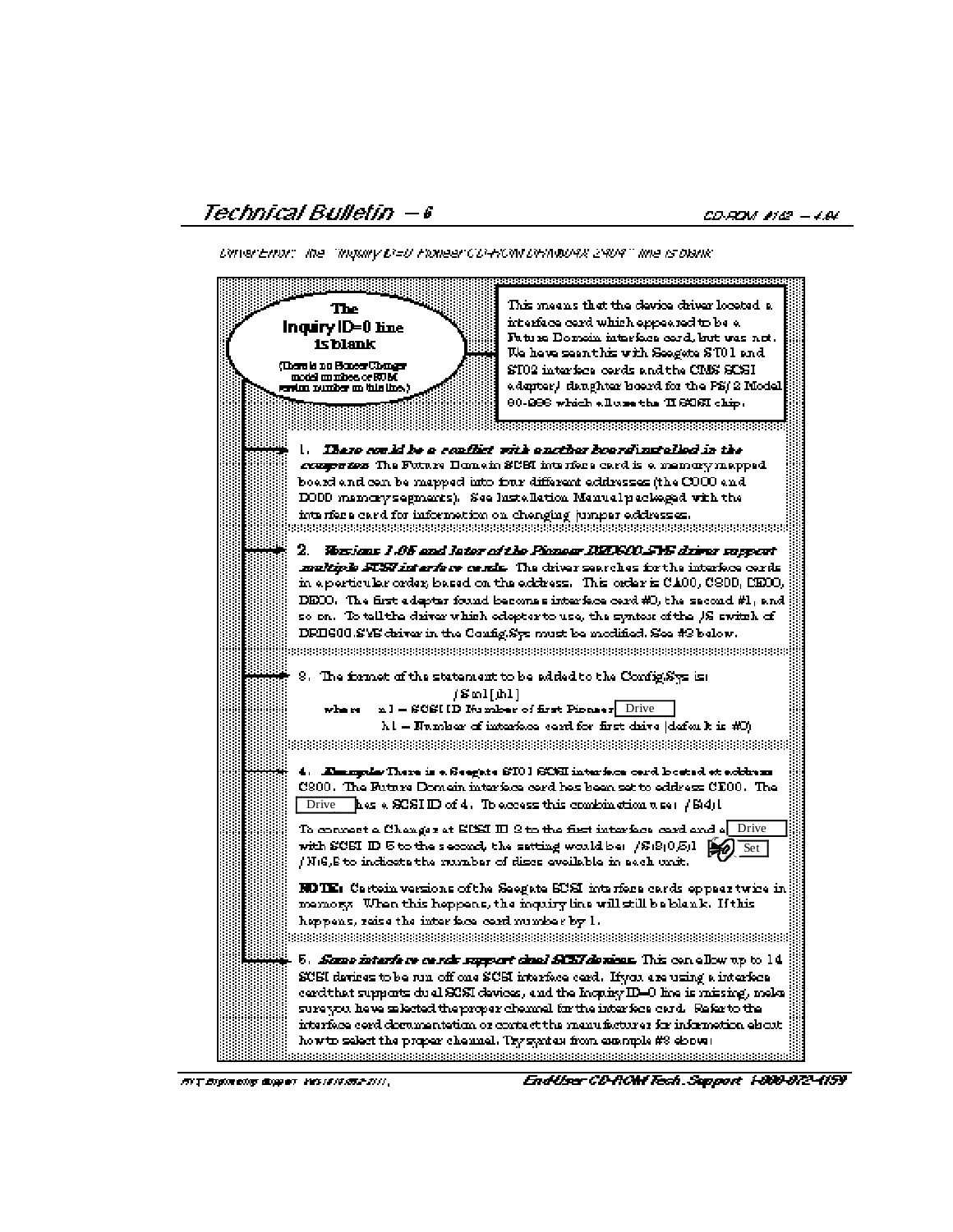**AISCOEX Enor: CDR 101 Not Ready Reading Drive D** 

| CDR101 Not ready<br>This means the drive has failed to<br>reading drive D<br>read the disc.                                                                                                                                                                                                                                                                                                                                                                                                                                                                                                                                                                                          |  |
|--------------------------------------------------------------------------------------------------------------------------------------------------------------------------------------------------------------------------------------------------------------------------------------------------------------------------------------------------------------------------------------------------------------------------------------------------------------------------------------------------------------------------------------------------------------------------------------------------------------------------------------------------------------------------------------|--|
|                                                                                                                                                                                                                                                                                                                                                                                                                                                                                                                                                                                                                                                                                      |  |
| Verify that the disc is in the player label side up<br>1.<br>Verify that the discs are in the player label side down                                                                                                                                                                                                                                                                                                                                                                                                                                                                                                                                                                 |  |
| Also check to make sure the disc is not scratched and that it does not have a loy of finger prints on <b>it</b> If the<br>disc has finger prints on it, it can be cleaned by drawing a soft cloth from the center hole to the edge of the<br>disc; never use a circular motion. Excessive scratches may make the disc unreadable.                                                                                                                                                                                                                                                                                                                                                    |  |
|                                                                                                                                                                                                                                                                                                                                                                                                                                                                                                                                                                                                                                                                                      |  |
| 2. Main sam that the MENIAN is leading into the Asteonac. Fat<br>gangeerijs it should be loading first, end it should not be REMARKed out.                                                                                                                                                                                                                                                                                                                                                                                                                                                                                                                                           |  |
|                                                                                                                                                                                                                                                                                                                                                                                                                                                                                                                                                                                                                                                                                      |  |
| %. Mair sure that the MKURX label in the ConfigMys matches the<br><b>Jobel in the Autoexec.Bet.</b> It often reeds (DIMECH000 or (DIMECH0001.                                                                                                                                                                                                                                                                                                                                                                                                                                                                                                                                        |  |
|                                                                                                                                                                                                                                                                                                                                                                                                                                                                                                                                                                                                                                                                                      |  |
| 4. Rabect the computer and look for more army meanages on hoot up.<br>Use the PAUSE key to stop the screen end eny key to continue. Look for<br>details regarding specific errors in this Appendix.                                                                                                                                                                                                                                                                                                                                                                                                                                                                                  |  |
| 6. Look cerefully et the Inquiry ID-O line on bootup. Melse sure you<br>see the Picnear DR model number end the fine-dight ROM version.<br>number et the end of the line. If you do not see the model number and the<br>RDM was ion number, you probably heve trouble on the SCSI bus. Check to<br>make sure that all cehles are securely attached. Also check termination.<br>The last unit on the SUSI chain should be termineted and units in the<br>middle of the chein should not be terminated. See <i>Herdware fastra cticas</i> for<br>information on termination for specific Changers. Also, use the correct SCSI<br>cable for the specific SUSI interface cord installed. |  |
|                                                                                                                                                                                                                                                                                                                                                                                                                                                                                                                                                                                                                                                                                      |  |

**BYT Eightreits dispert VESTERS 2011**,

Endliser CD-ROM Tech. Support 1-800-872-4159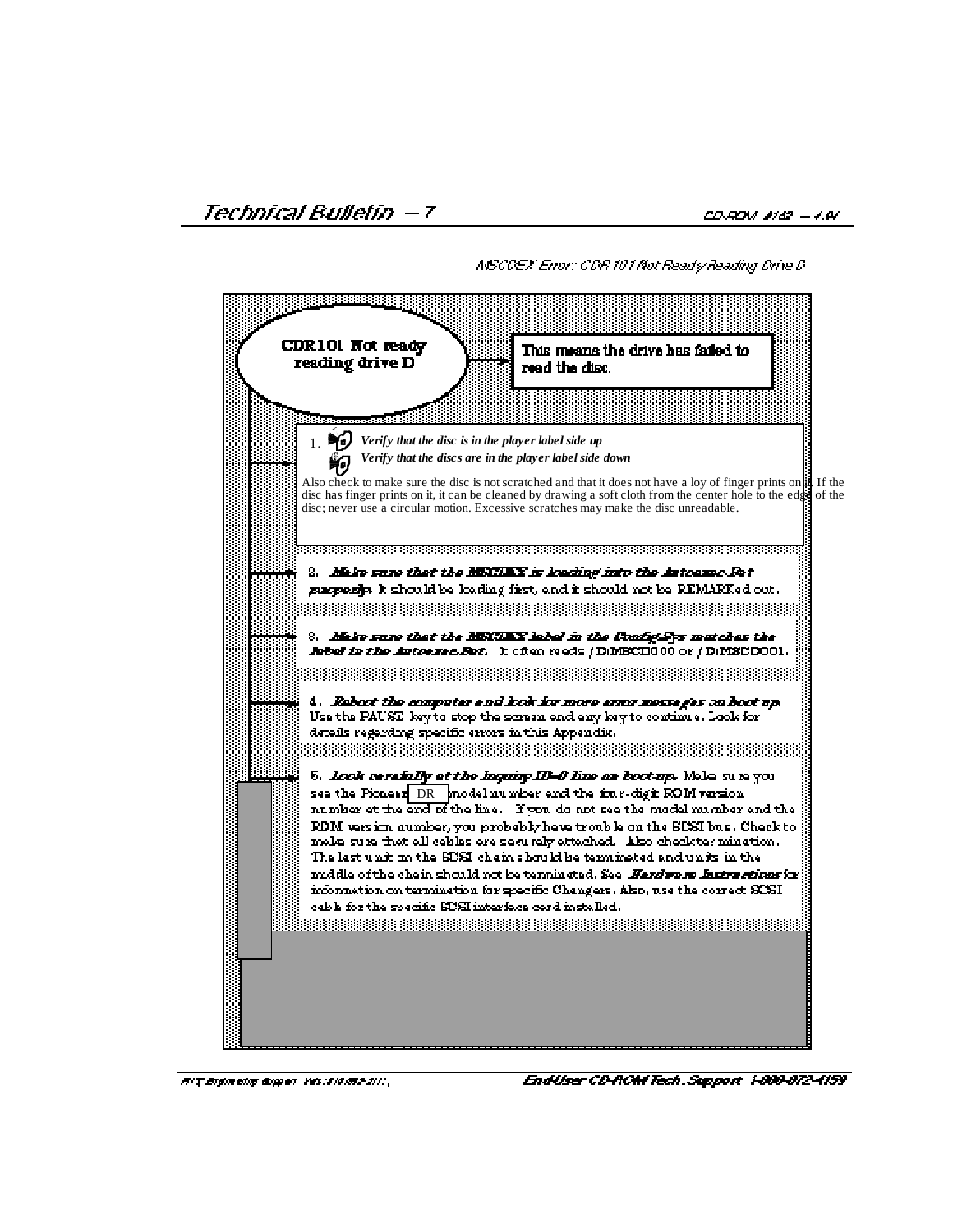Technical Bulletin – 8

CD-ROM #142 - 4.84

NSCDEX Enor: CDR 103 Disc is not ISO 9660 or High Sierra. **MSCDEX Enor: Device drivernot found** 



**HVT Engineering Guapers Vesselvense-2000** 

EndUser CD-ROM Tech. Support 1-800-872-4159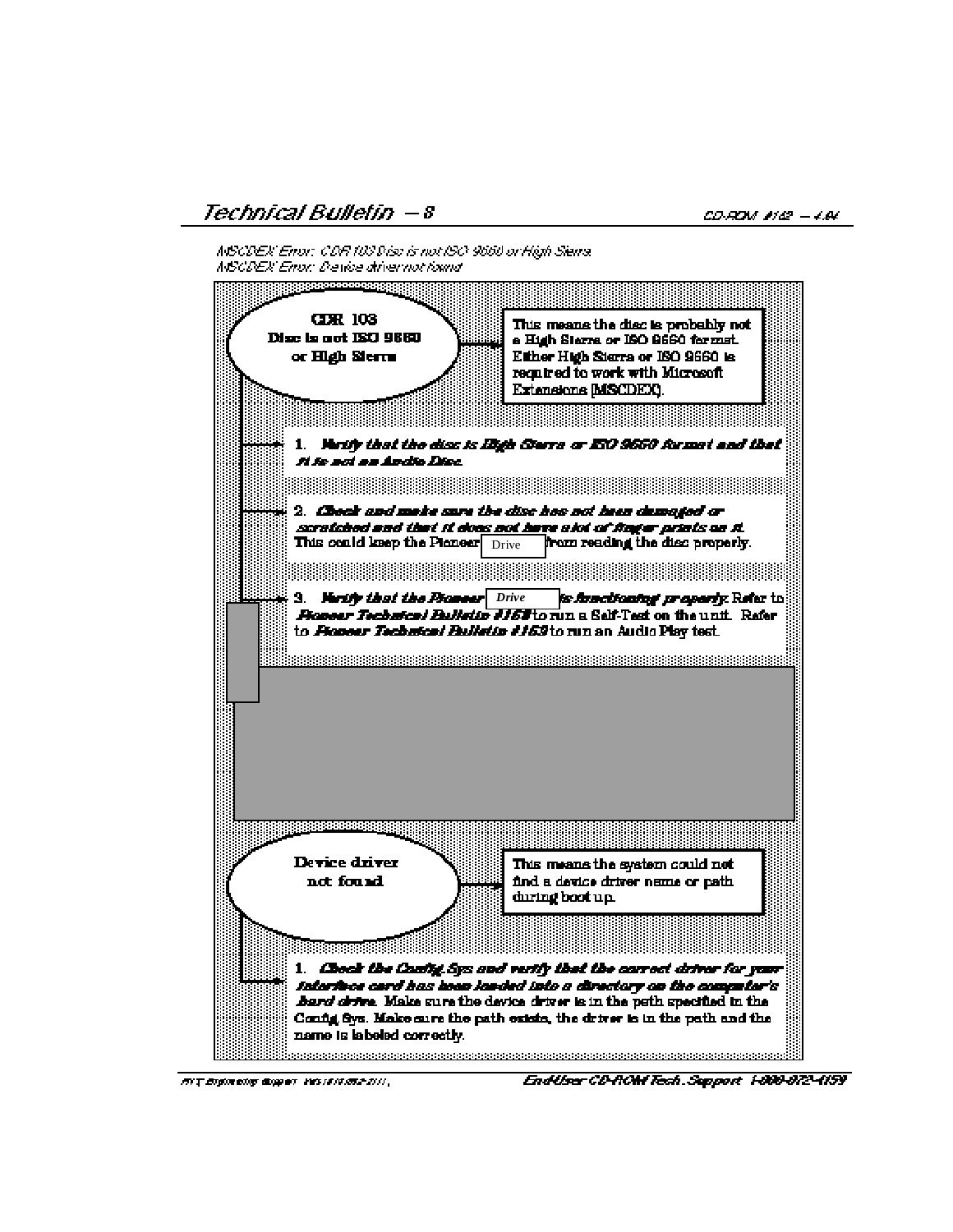Technical Bulletin – 9

CD-ROM #182 - 4.84

NSCDEX Enor: Inconect DCS version. DCS Enor: Imafel drhe specification.



HVT Engineering Guggery VessENAMSADIII; Enst 2014/27-4000

EndUser CD-ROM Tech. Support 1-800-872-4159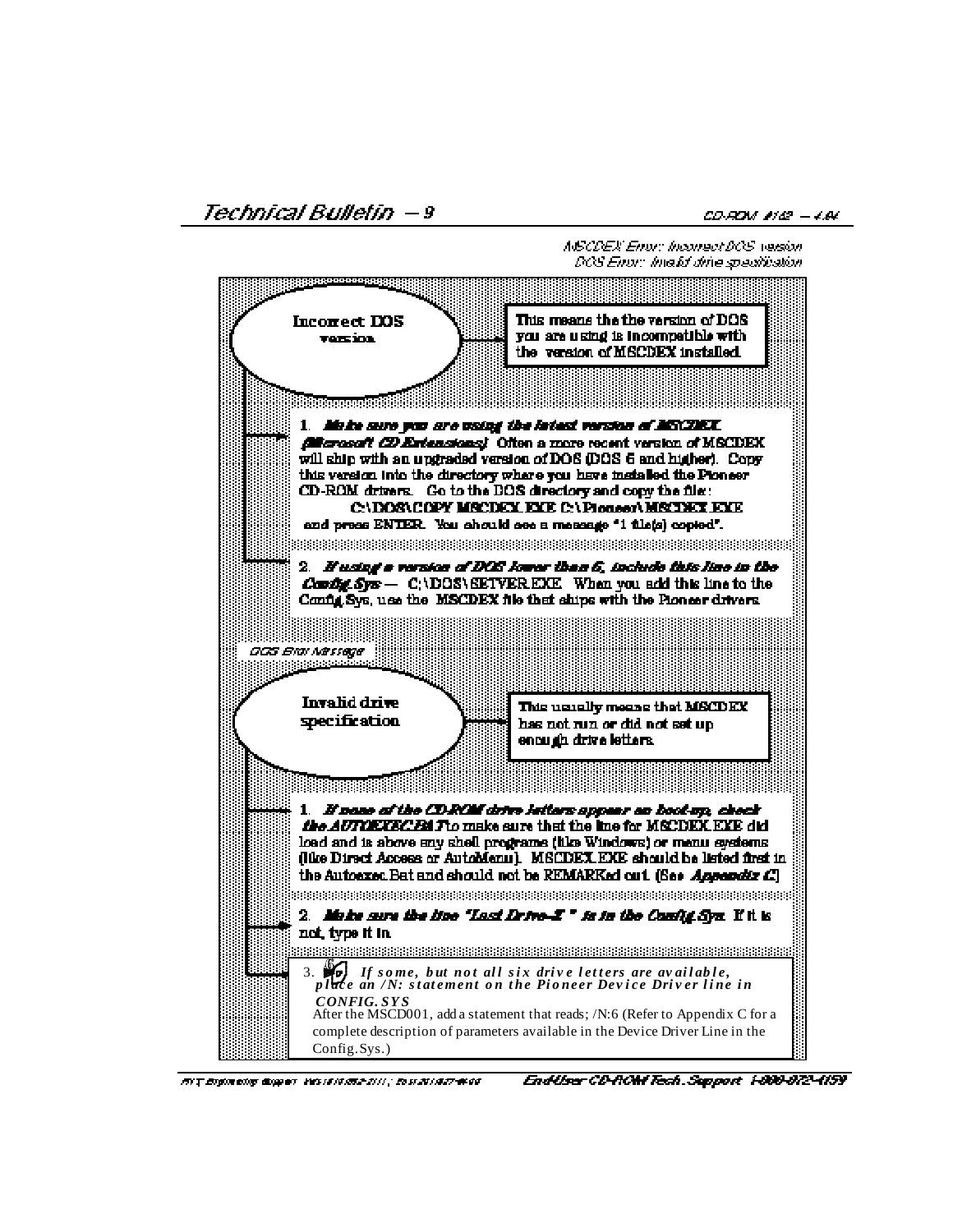# **Technical Bulletin**  $-10$  CD-ROM #162  $-4/94$





PNT, Engineering Support West 310/952-2111; East 201/327-6400 **End-User CD-ROM Tech. Support 1-800-872-4159**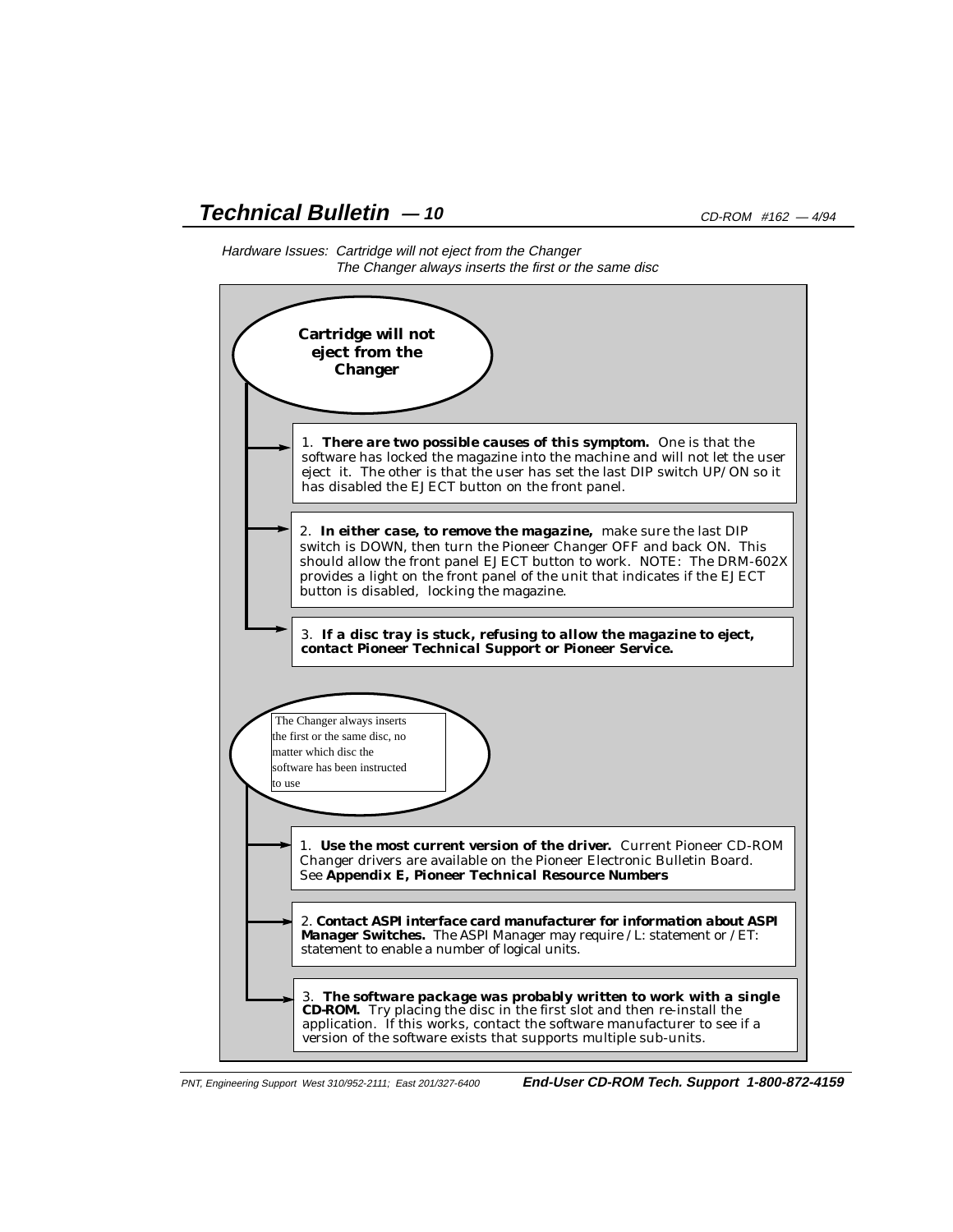# **Technical Bulletin**  $-11$  CD-ROM #162  $-4/94$



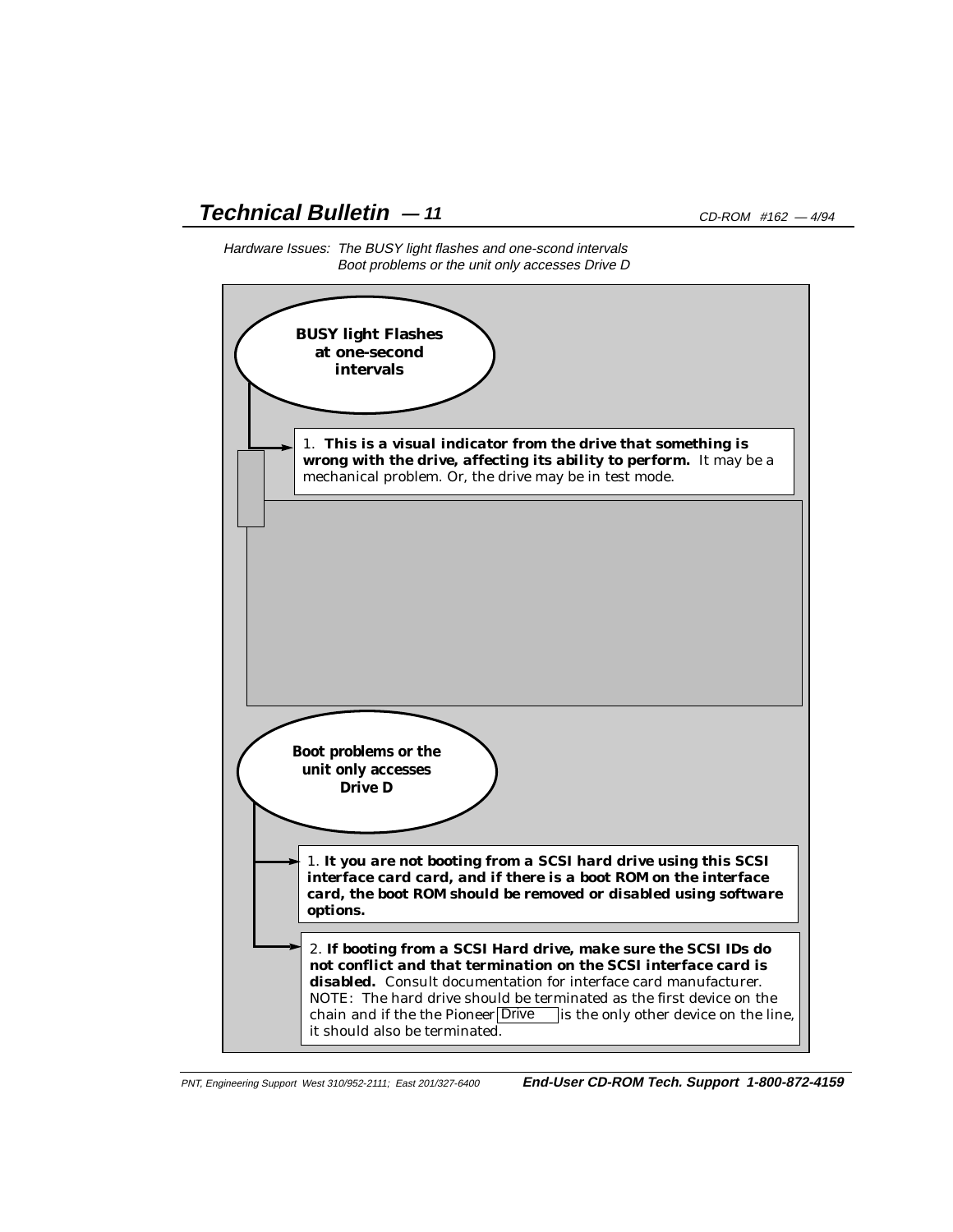## **Installation Overview for IBM-PC & Compatibles**

## **Device Driver & MSCDEX File**

The INSTALL program adds a line to the CONFIG.SYS file which tells the system to load the device driver that is correct for the SCSI host adapter installed in the computer and it adds or modifies a line in the computer's AUTOEXEC.BAT file to access MSCDEX (Microsoft CD Extensions).

#### **Device Driver Loaded into CONFIG.SYS**

The device driver line in the CONFIG.SYS indicates the Directory and PATH where it is located, as well as the SCSI ID number of the CD-ROM Drive, and it installs the CDP commands. The CONFIG.SYS file should look similar to this:

## DEVICE = C:\PIONEER\DRD600.SYS /D:MSCD001 /C:CDP

The device driver allows communication to take place between a computer system and a peripheral device. It is loaded when the system is booted. Pioneer supplies the following three device drivers for use with several common SCSI host adapters:

## 1. DRD600.SYS

This device driver works with the Future Domain SCSI host adapters (the TMC and MCS series) and with the Pioneer DD-C5002 SCSI host adapter.

#### 2. DRD60PS.SYS

This device driver works with the IBM SCSI host adapters for PS/2s.

#### 3. DRD60ASP.SYS

This device driver works with any ASPI compatible host adapter. NOTE: When using an ASPI compatible host adapter, obtain the ASPI Manager file from the host adapter manufacturer or distributor. Install the ASPI Manager before you run the Pioneer Driver Installation Program. During the INSTALLATION procedure, indicate the type of SCSI host adapter installed in your computer, i.e., ASPI Compatible, DD-C5002, FUTURE DOMAIN, or IBM. (The default is Future Domain.) The INSTALL program then loads the proper driver into the CONFIG.SYS file. (See page B-2 for a description of the Device Driver Command Line Switches and page B-3 for a description of the MSCDEX Command Line Switches.)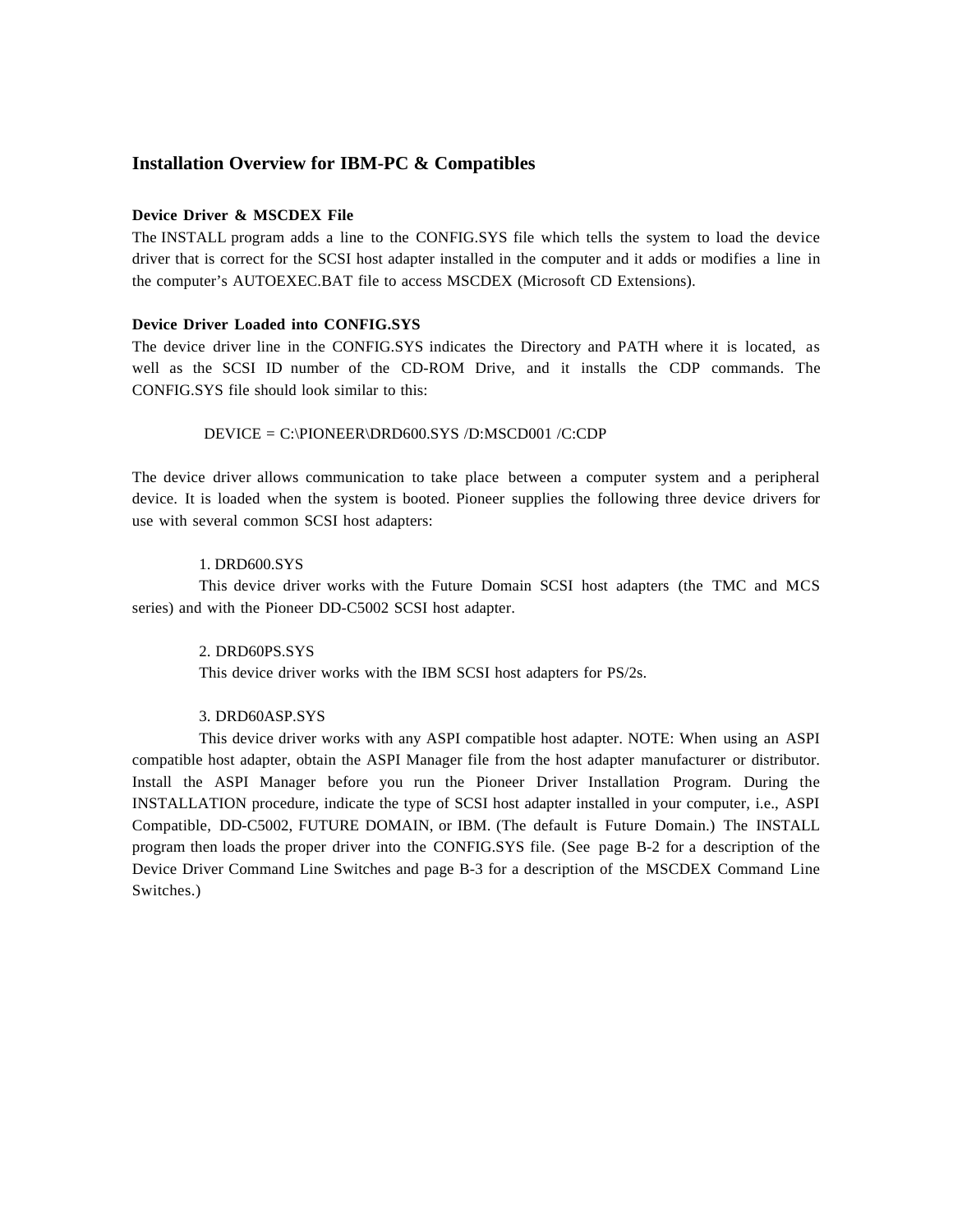## **Device Driver command line switches:**

# DEVICE = C:\DEV\DRD600.SYS /D:MSCD000 /C:CDP

| Switch                           | <b>Description</b>                                                                                                                                                                                                                                                                              | <b>Example</b> |
|----------------------------------|-------------------------------------------------------------------------------------------------------------------------------------------------------------------------------------------------------------------------------------------------------------------------------------------------|----------------|
| $\mathcal{D}$ :<br>(device name) | Specifies the device name of the CD-ROM device.<br>This name MUST agree with the device name declared<br>in MSCDEX.                                                                                                                                                                             | /D:MSCD000     |
| /N: n1[, n2]                     | Specifies the number of CD-ROM discs that are in the<br>magazine.<br>This is installed automatically with Version 2.0 and<br>above of the drivers. You may not see this switch in the<br>device driver line.                                                                                    | /N:1           |
| /C:<br>(device name)             | Specifies the device name of the character device for<br>CDP control.                                                                                                                                                                                                                           | /C:CDP         |
| /S:n1[:,h1],[n2[:,h2]]           | Specifies the SCSI ID and the host adapter number of<br>the Pioneer Drive unit.<br>This must be the same SCSI ID as the one set by the dip<br>switches. This is installed automatically with Version 2.0<br>and above of the drivers. You may not see this switch in<br>the device driver line. | /S:0           |
| $/B$ or $/E$                     | Specifies whether or not the device driver should load in<br>a look ahead buffer for prefetch.<br>$B \rightarrow$ Conventional Memory<br>$E \rightarrow$ Expanded Memory                                                                                                                        |                |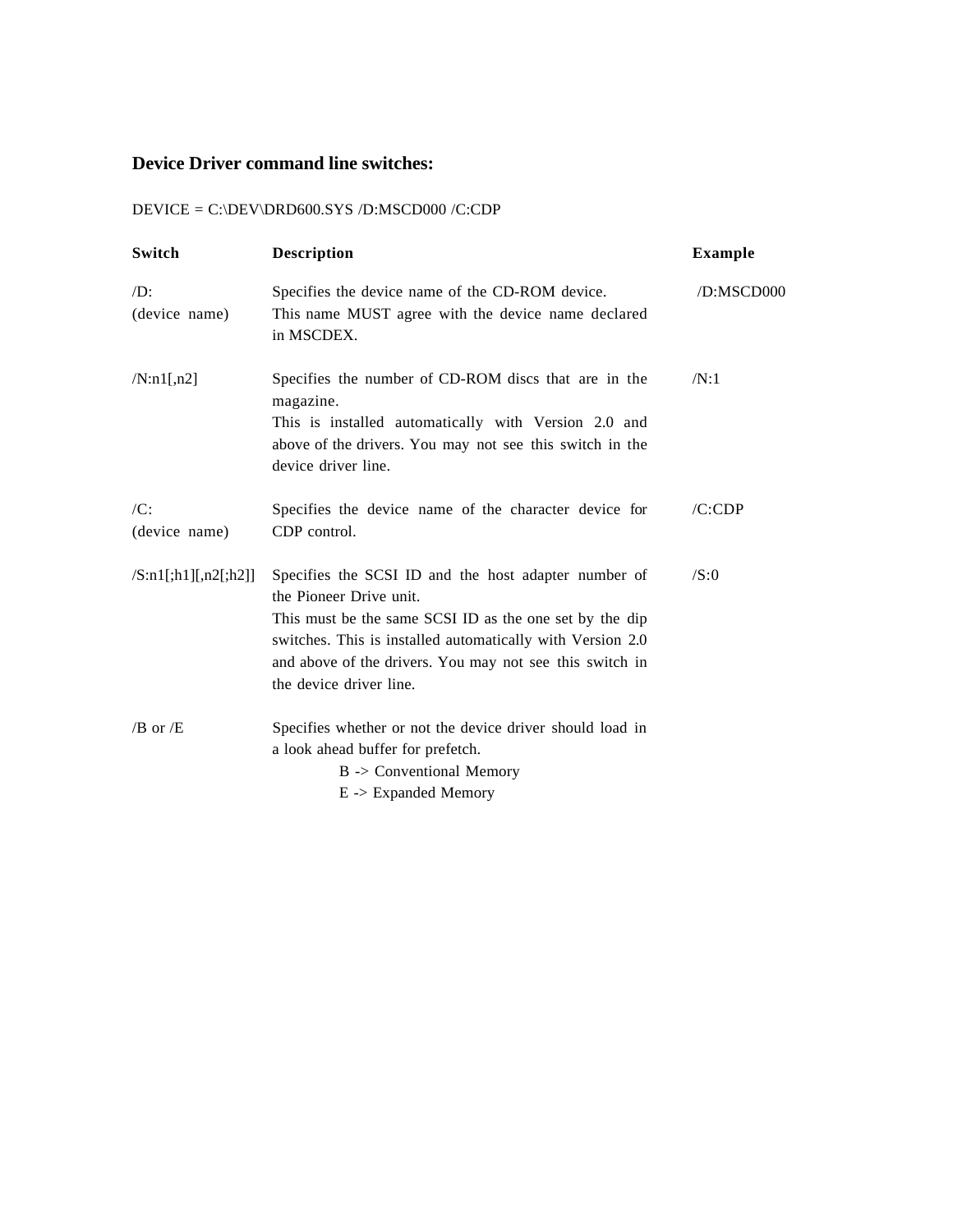# **MSCDEX.EXE command line switches:**

## MSCDEX /D:MSCD000

| Switch                           | <b>Description</b>                                                                                                     | <b>Example</b> |
|----------------------------------|------------------------------------------------------------------------------------------------------------------------|----------------|
| $\mathcal{D}$ :<br>(device name) | Specifies the device name of the CD-ROM device.<br>This name MUST agree with the device name declared<br>in driver.    | /D:MSCD000     |
| /M:n                             | Specifies the number of cache buffers for MSCDEX to<br>allocate.                                                       | /M:24          |
| Æ                                | Tells MSCDEX to use EMS (Expanded) memory for the<br>cache buffers. If EMS is available, this can save lots of<br>RAM. |                |
| $/L$ :<br>(drive letter)         | Specifies for MSCDEX the drive letter to start assigning<br>the CD-ROM discs.                                          | /L:M           |
| /V                               | Provides memory usage statistics on how much memory<br>is used by buffers, memory resident code, and resident<br>data. |                |
| /K                               | Tells MSCDEX to use Kanji file structures if present.                                                                  |                |
| /S                               | Tells MSCDEX to patch DOS to allow sharing of CD-<br>ROM drives on MS-NET based networks.                              |                |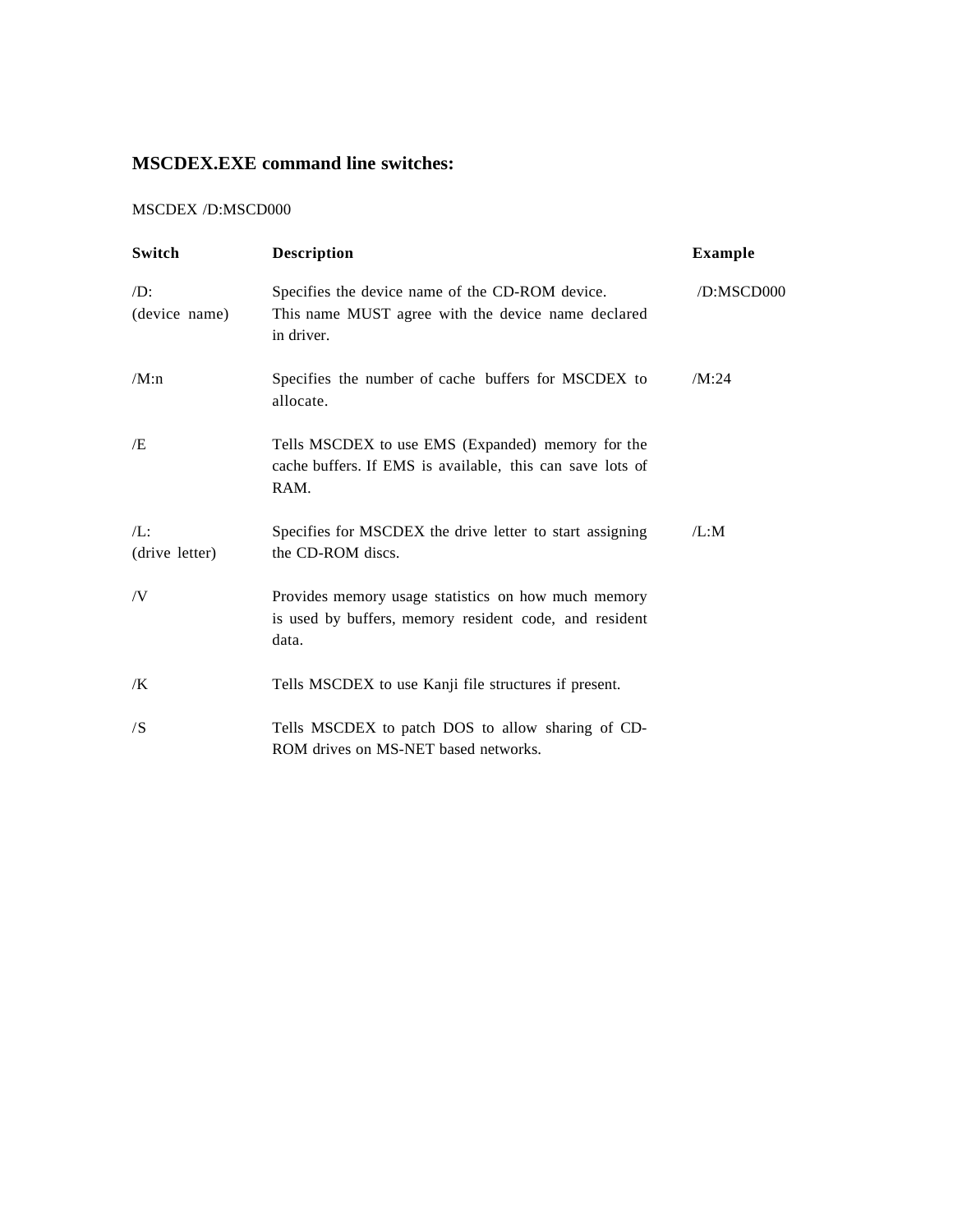## **Initialization**

Rebooting the computer after installation will initialize the changes made to your AUTOEXEC.BAT and CONFIG.SYS files enabling your PC to recognize and communicate with the Pioneer CD-ROM Drive. To initialize the Drives, follow these steps:

- 1. Exit all applications you are running.
- 2. Turn the power OFF to your system, to your changer, and to any other external SCSI devices.
- 3. Turn the power back ON to the Drive, to any other external SCSI devices and to your computer system.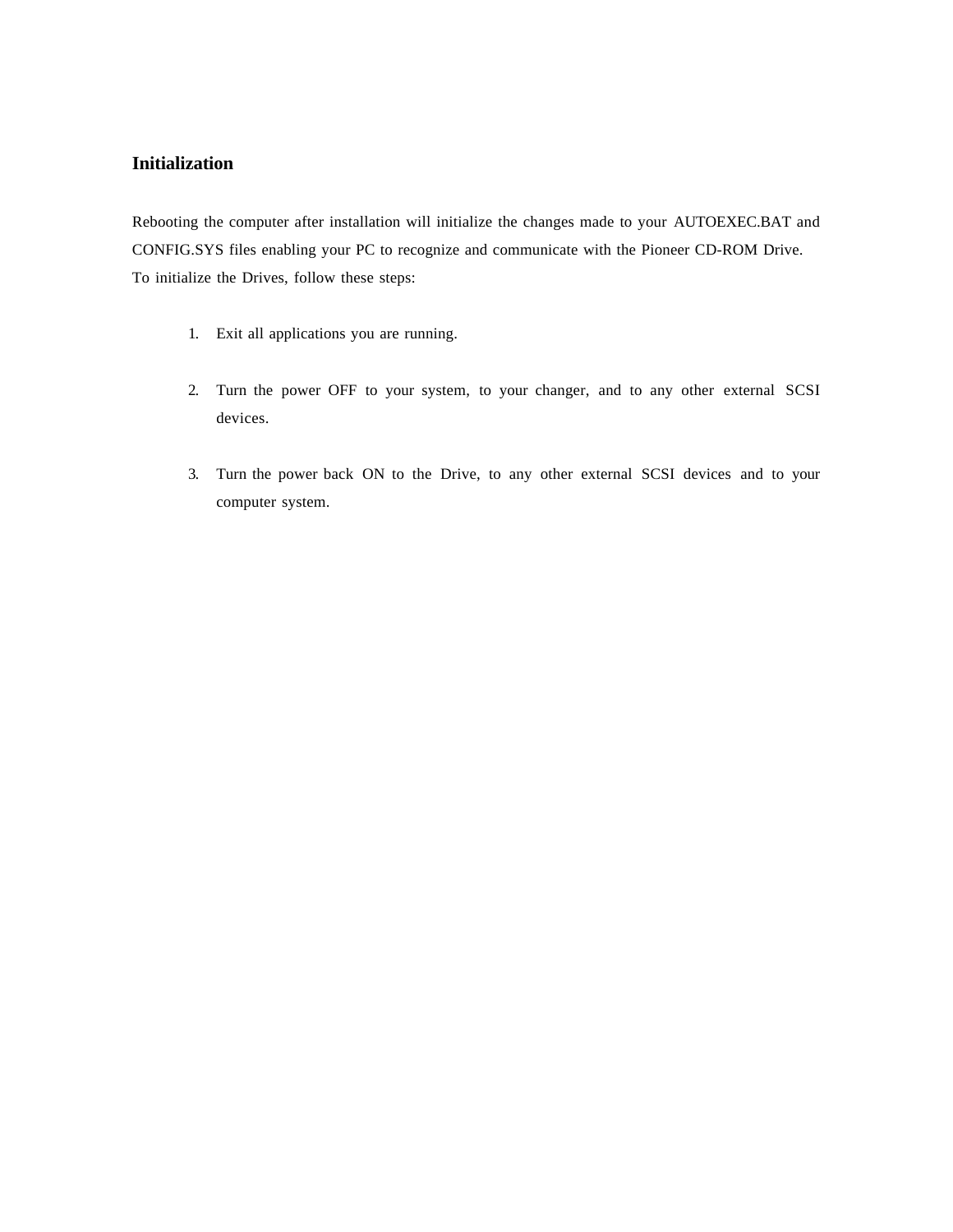## **Pioneer LaserFacts System**

Pioneer New Media Technologies, Inc., has placed a full library of technical resource materials on a Pioneer LaserFacts System. This is a FAX retrieval system that makes technical documents available 24-hours per day.

Please refer to the LaserFacts Directory of Documents to obtain the number of the document you wish to order. You can obtain a Directory by calling the LaserFacts line or by calling End-User CD-ROM Technical Support. See *Appendix D, Pioneer Technical Resource Numbers.*

To use the Pioneer LaserFacts System, follow these easy steps:

- 1. Call: 1-310-952-2309 from your FAX phone. When you call the Pioneer LaserFacts System from your FAX phone, your documents will be FAXed to you immediately; you can request up to three (3) documents at one time.
- 2. Respond to the system's voice instructions.

Enter a five-digit Document Number from the Pioneer LaserFacts Document Directory to indicate the document you wish to receive. If you do not have a directory to identify a specific Document Number, follow the menu options and have the directory FAXed to you. By responding to other menu options, you can access some of the most frequently requested documents without entering a document number.

3. Hang up and wait for documents to be FAXed.

Your documents will be sent immediately when you call from your FAX phone.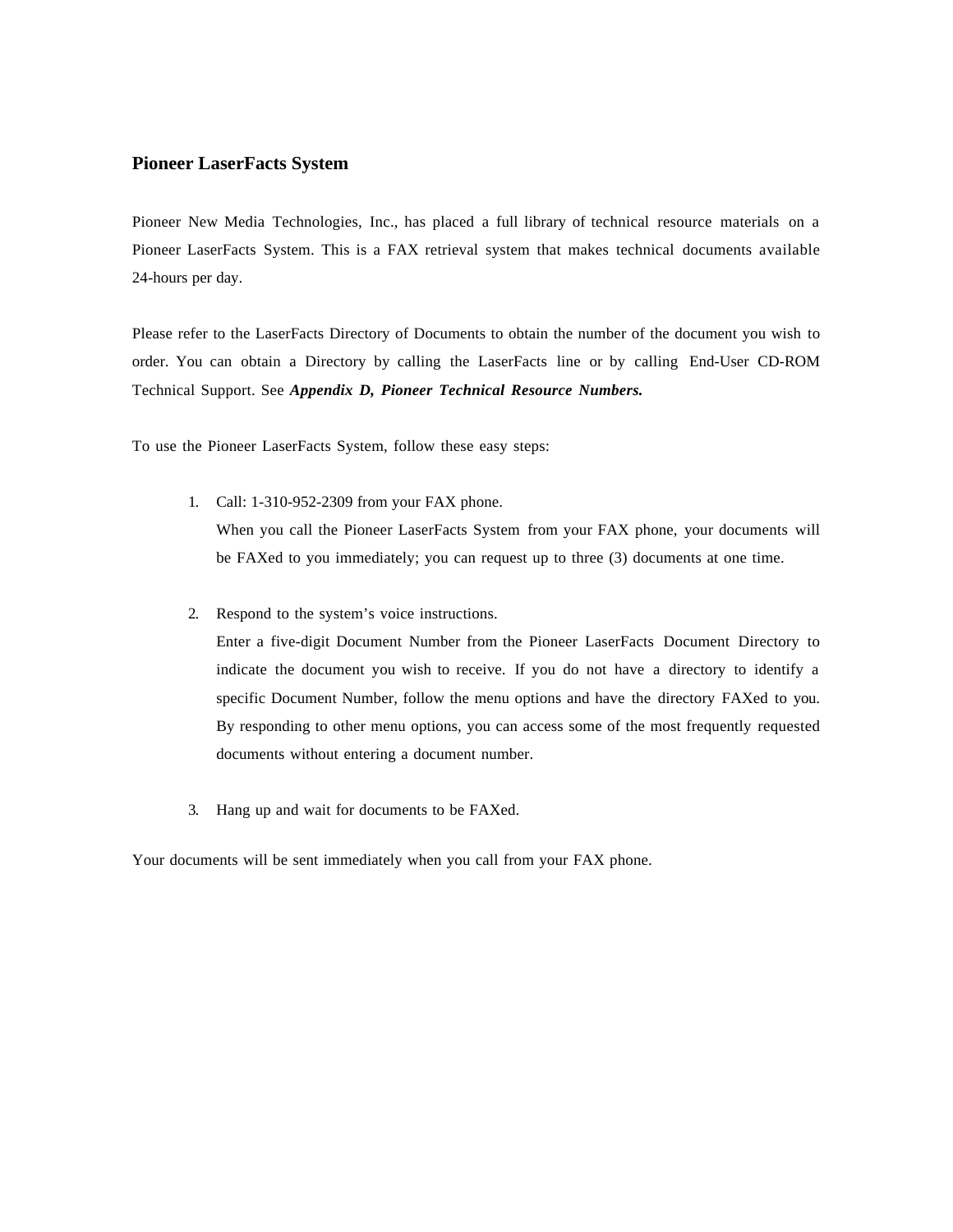## **Pioneer Technical Resource Numbers**

## **US CUSTOMERS**

This Software Driver Installation Guide should be your first reference if questions should arise during the installation of your Pioneer CD-ROM drive. If your question is not answered or you find that you need more assistance, Pioneer offers these other valuable resources for you to contact. (These Pioneer Technical Resource Numbers are effective as of January 1995.):

## **Driver Installation, Hardware Set-Up and Configurations, and Troubleshooting**

(800) 872-4159 - PIONEER INDUSTRIAL PRODUCTS REPRESENTATIVE You may receive help from one of our representatives who will review your problem step-by-step and help you to resolve it quickly and easily.

## **Software Drivers**

(310) 835-7980 - PIONEER BULLETIN BOARD

The latest software drivers for Pioneer CD-ROM products may be downloaded using your computer, a modem and modem software.

## **Technical Documents and Updates**

(310) 952-2309 - PIONEER LASERFACTS SYSTEM

Technical Documents are available 24-hours a day. Documents with the latest information will transmit directly to your telecopier (FAX) machine. Please refer to *Appendix C* for more information about this Pioneer System.

## **EUROPE CUSTOMERS**

Please refer to the addresses and telephone numbers below for the Pioneer facility in your area.

| Europe  | Pioneer Electronic Europe N.V.    | BBS: | 32-3-570-0880          |
|---------|-----------------------------------|------|------------------------|
|         |                                   |      | Phone: 32-3-570-0511   |
|         |                                   | Fax: | 32-3-570-0894          |
| Austria | Pioneer Electronic Europe         |      | Phone: 43-1-522-2116   |
|         |                                   | Fax: | 43-1-522-2116 20       |
|         | Gen. vertr. Pioneer Fa. Hans Lurf |      | Phone: 43-1-6164-580-0 |
|         |                                   | Fax: | 43-1-6164-580-40       |
| Belgium | Pioneer Belgium                   |      | Phone: 32-3-570-0500   |
|         |                                   | Fax: | 32-3-570-0884          |
| Denmark | Pioneer Electronics Denmark       | BBS: | 45-4252-4866           |
|         |                                   |      | Phone: 45-4252-6066    |
|         |                                   | Fax: | 45-4252-6459           |
|         |                                   |      |                        |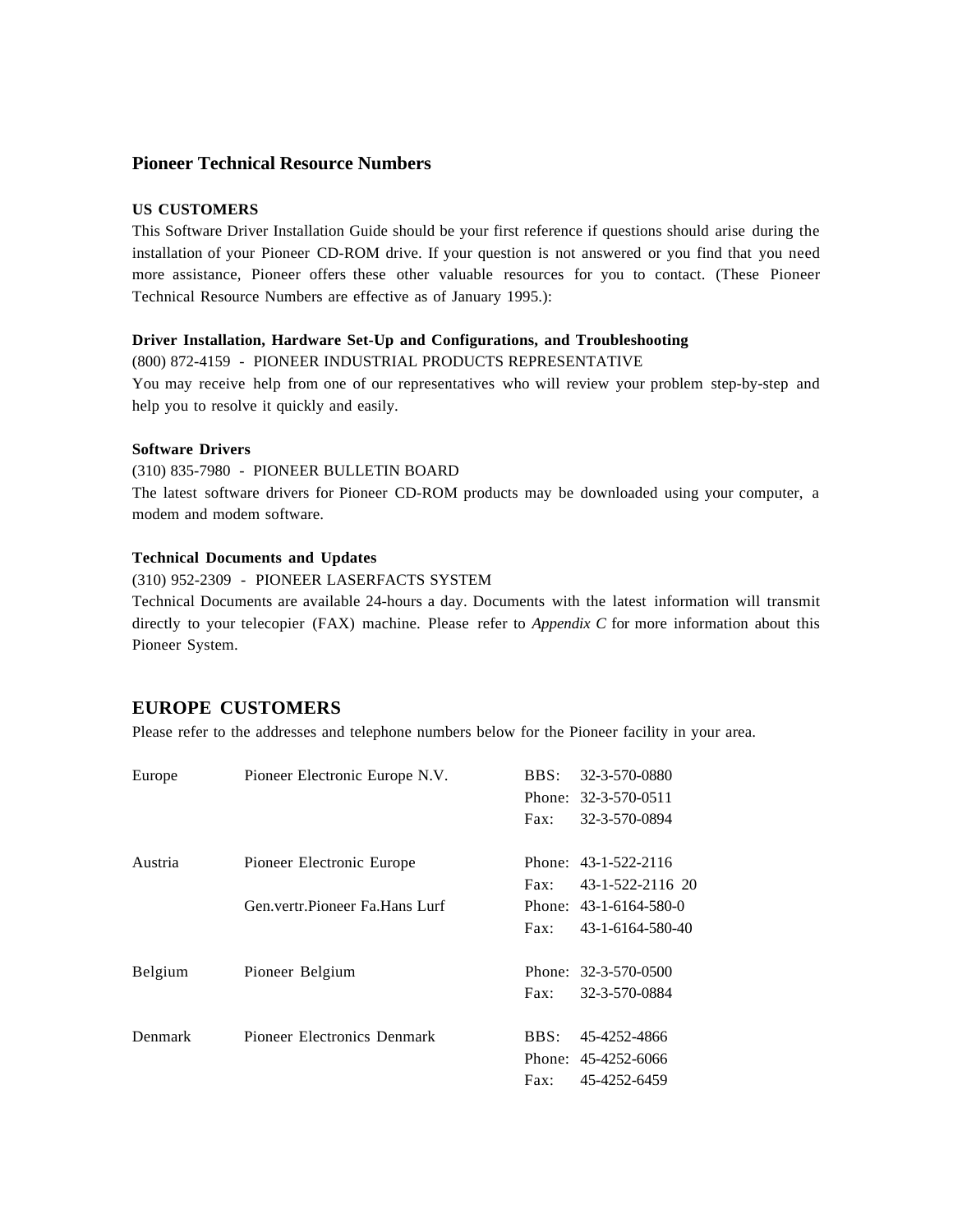| Finland         | Ukokaupat Oy                       |      | Phone: 358-0521-788         |        |
|-----------------|------------------------------------|------|-----------------------------|--------|
|                 |                                    | Fax: | 358-0521-4702               |        |
| France          | Pioneer Setton                     |      | Phone: 33-1-4760-7999       |        |
|                 |                                    | Fax: | 33-1-4760-7988              |        |
| Germany         | Pioneer Electronics Deutschland    | BBS: | 49-2156-911-900 Anal        |        |
|                 |                                    |      | 49-2156-911-901 ISDN        |        |
|                 |                                    |      | Phone: 49-2154-913-0        |        |
|                 |                                    | Fax: | 49-2154-429-670             |        |
| Greece          | Christos Axarlis                   |      | Phone: 30-1-3815-483        |        |
|                 |                                    | Fax: | 30-1-3807-978               |        |
| Iceland         | Hljombaer                          |      | Phone: 354-562-5999         |        |
|                 |                                    | Fax: | 354-552-5324                |        |
| Ireland         | Audio Vision Import                |      | Phone: 353-1-4504-855       |        |
|                 |                                    | Fax: | 353-1-4504-870              |        |
| Italy           | Pioneer Electronics Italia         |      | Phone: 39-02-50-741         |        |
|                 |                                    | Fax: | 39-02-656-6439              |        |
| Norway          | Pioneer Electronics Norge          | BBS: | 47-22-222-442               |        |
|                 |                                    |      | Phone: 47-22-222-212        |        |
|                 |                                    | Fax: | 47-22-223-320               |        |
| Portugal        | SETRON Soc. de Equip. Electronicos |      | Phone: 351-1-868-2407       |        |
|                 |                                    | Fax: | 351-1-868-7175              |        |
| Spain           | Pioneer Electronics Espana         |      | Phone: 34-3-729-0966        |        |
|                 |                                    | Fax: | 34-3-729-0505               |        |
| Sweden          | Pioneer Electronic Svenska         | BBS: | 46-8-771-0822               |        |
|                 |                                    |      | Phone: 46-8-609-9141        |        |
|                 |                                    | Fax: | 46-8-771-9250               |        |
| Switzerland     | <b>SACOM</b> Data                  |      | Phone: 41-32-51-5111        |        |
|                 |                                    | Fax: | 41-32-51-7375               |        |
| The NetherLands |                                    |      | Pioneer Electronics Holland | Phone: |
|                 | 31-36-538-7777                     | Fax: | 31-36-536-5511              |        |
|                 |                                    |      |                             |        |